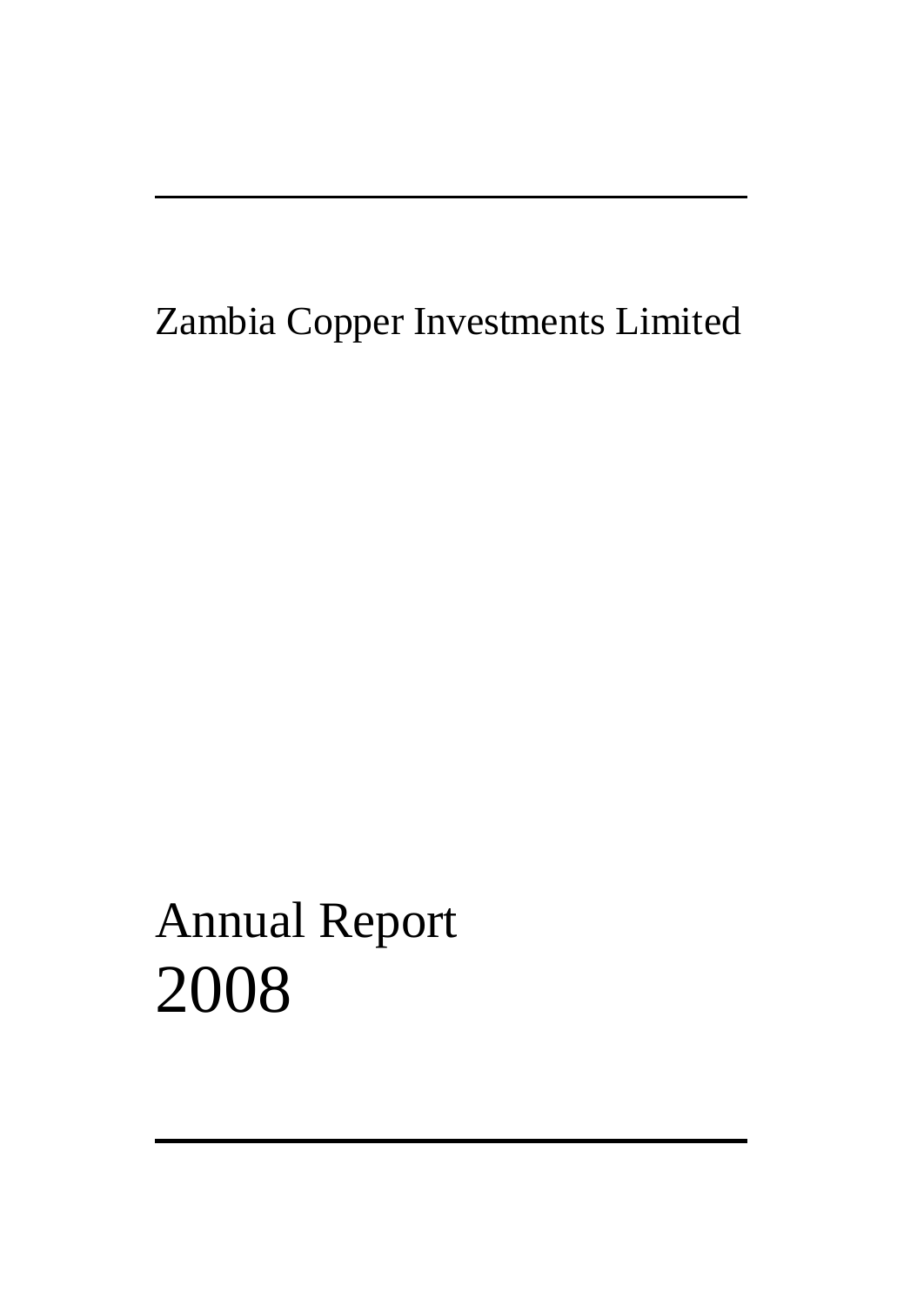# **Chairman's report**

I am pleased to present the Company's audited consolidated financial results for the year ended 31 March 2008. These results are largely comparable to the reviewed interim results for the six months ending 30 September 2007, being the first time that the Company reflected it's investment in KCM as a held-for-sale investment in terms of IFRS 5. The Company's consolidated net profit figure for the year was USD 28.0 million (2007: USD 85.4 million) and a profit per share figure in US cents of 22.17 (2007: US cents 67.67). These figures are in line with expectations, given that since its September 2007 interim reporting period, the Company has not included any income attributable to Konkola Copper Mines ("KCM"), other than the cash dividends received.

**\_\_\_\_\_\_\_\_\_\_\_\_\_\_\_\_\_\_\_\_\_\_\_\_\_\_\_\_\_\_\_\_\_\_\_\_\_\_\_\_\_\_\_\_\_\_\_\_\_\_\_\_\_\_\_\_\_\_\_\_\_\_\_\_\_\_\_\_\_\_\_\_\_\_**

When reviewing these results, it is important to note that the carrying value of ZCI's investment in KCM is based on the value reflected in the September 2007 interim accounts. The difference between the valuation price of USD 213.15 million, as determined by N M Rothschild & Sons Limited, and the carrying value of USD 205.398 million, together with the KCM hedging reserve of USD 12.133 million, is a negative derivative financial liability of USD 4.361 million. Although the valuation price was known in mid-January 2008, the call option transaction was only completed on 9 April 2008, being after the close of the Company's financial year end.

On 6 March 2008, Shareholders will have seen the announcement of the unaudited, proforma, projected NAV of the Company post completion of the transaction of US cents 185.95 per share. This figure was calculated based on figures available to the company at 29 February 2008. The Company's updated and unaudited NAV post completion of the transaction, applying and using figures available to the Board as at 31 May 2008, is US cents 186.59 per share. This figure takes into account the actual and accrued expenses relating to the arbitration, together with growth on the invested funds to the end of May 2008.

The end of the 2008 financial year also effectively marks the end of an extremely trying and stressful five and a half year period for the Company, its shareholders and the Board, as the completion of the call option transaction on 9 April 2008, finally concluded the contractual process imposed on the Company and its Board by Anglo American Plc when it exited from its investment in KCM towards the end of 2002.

The Directors of ZCI are in the process of evaluating various options for the future of the Company. These options will be presented to shareholders at a Special General Meeting to be held on the same date as the Company's Annual General Meeting. At the meeting, shareholders will be requested to vote on the future direction of ZCI and whether the Company should continue in business or whether the assets should be distributed to shareholders and the Company wound up. Shareholder approval authorising the Company to repurchase its shares if necessary, will also be sought from the Annual General Meeting.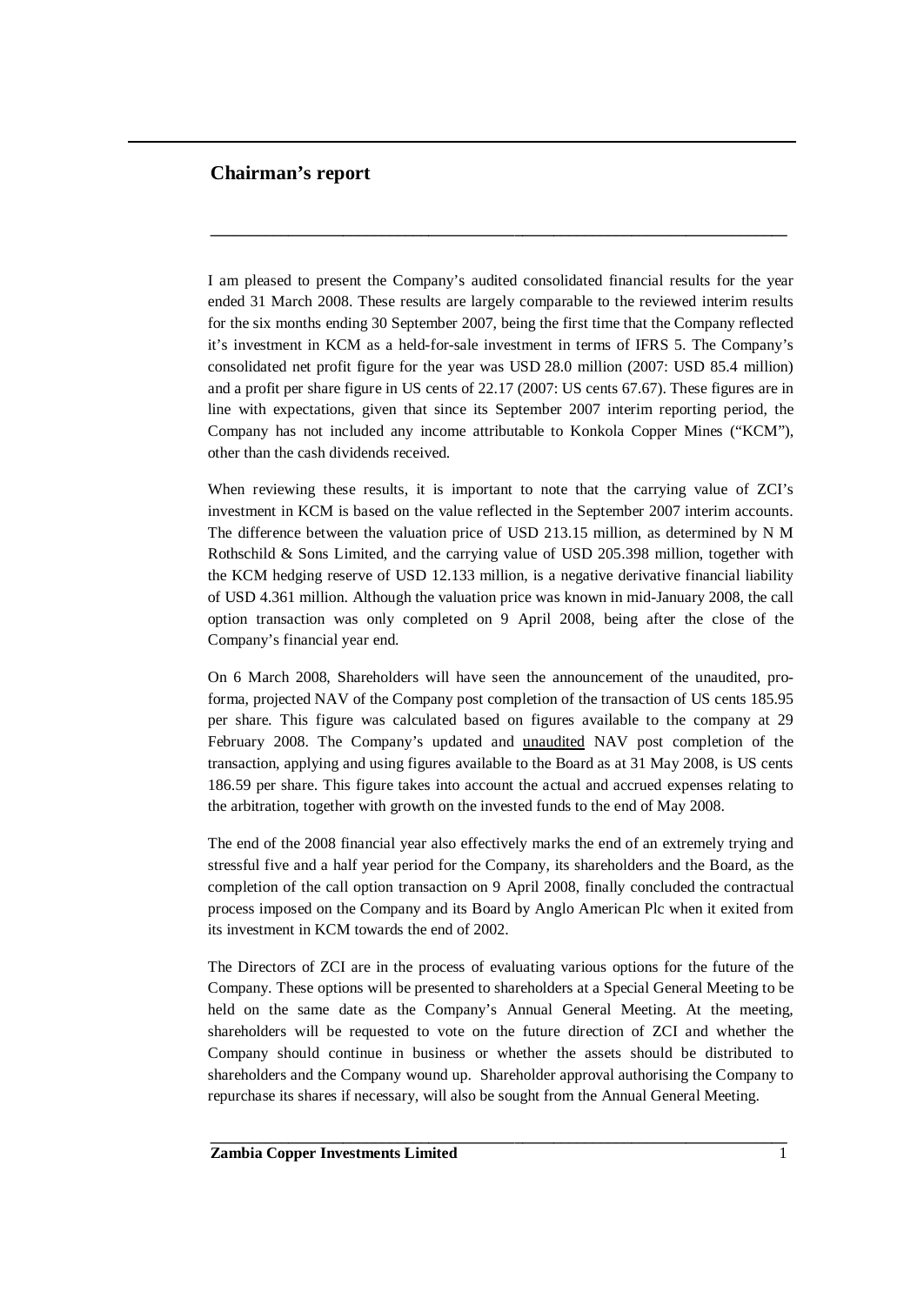# **Chairman's report** *Continued*

Detailed proposals and the recommendations of the directors will be disseminated to shareholders by way of a circular containing the notice of Special General Meeting, which will be posted in advance of the combined Annual/Special General Meeting.

**\_\_\_\_\_\_\_\_\_\_\_\_\_\_\_\_\_\_\_\_\_\_\_\_\_\_\_\_\_\_\_\_\_\_\_\_\_\_\_\_\_\_\_\_\_\_\_\_\_\_\_\_\_\_\_\_\_\_\_\_\_\_\_\_\_\_\_\_\_\_\_\_\_\_**

**Thomas Kamwendo** *Chairman,* Bermuda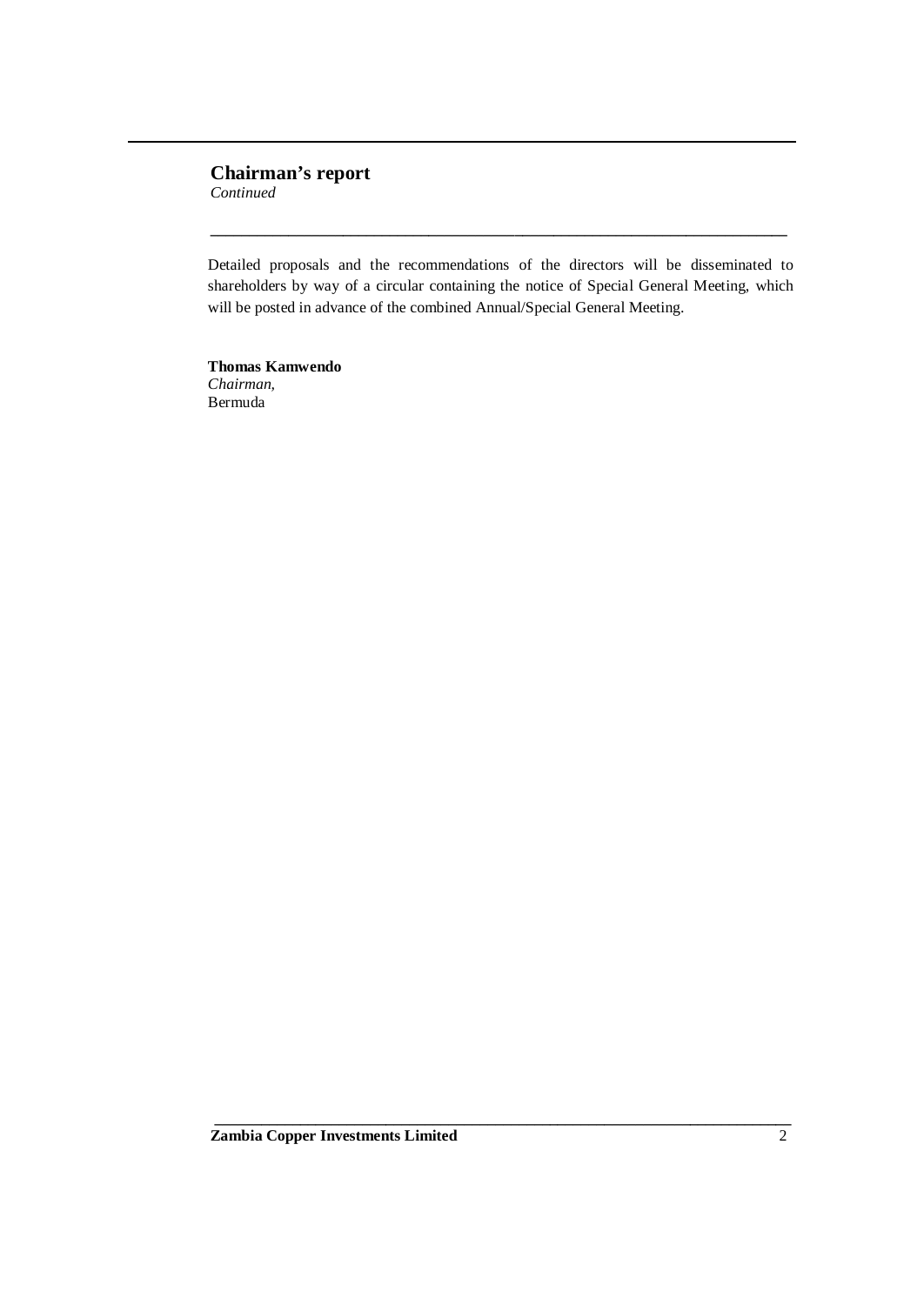# **Report of the directors**

# **Nature of business**

ZCI is Bermudian registered with its primary listing on the JSE Limited (the "JSE"). It has a secondary listing on the Paris Bourse. The Company's major asset is its holding of 28.4% of the share capital of KCM, a Zambian registered mining company.

**\_\_\_\_\_\_\_\_\_\_\_\_\_\_\_\_\_\_\_\_\_\_\_\_\_\_\_\_\_\_\_\_\_\_\_\_\_\_\_\_\_\_\_\_\_\_\_\_\_\_\_\_\_\_\_\_\_\_\_\_\_\_\_\_\_\_\_\_\_\_\_\_\_\_**

### **Going concern**

The directors are of the view that sufficient funding, ownership and management arrangements have been secured to enable the Company to continue in operation as going concerns for the foreseeable future. Therefore, the Directors consider that the preparation of the financial statements on a going concern basis is appropriate. However, as discussed in the Chairman's Statement, a decision regarding the future of the Company will be put to the shareholders at the Special General Meeting.

# **Dividends**

No dividends were paid or proposed by ZCI in respect of the year ended 31 March 2008*.*

### **Directors and officers**

During the year there were no changes to the composition of the Board.

### *Directorate*

The directors of the Company as at 31 March 2008 were:

### **Non-Executive**

T. Kamwendo (Chairman) D. Rodier S. Georgala M. Clerc

### **Directors meetings and remuneration**

Between 1 April 2007 and 31 March 2008, the ZCI Board met on nine occasions, in addition to the Annual General Meeting, to consider issues of an operational nature, strategy, as well as those having a material effect on ZCI and the Group.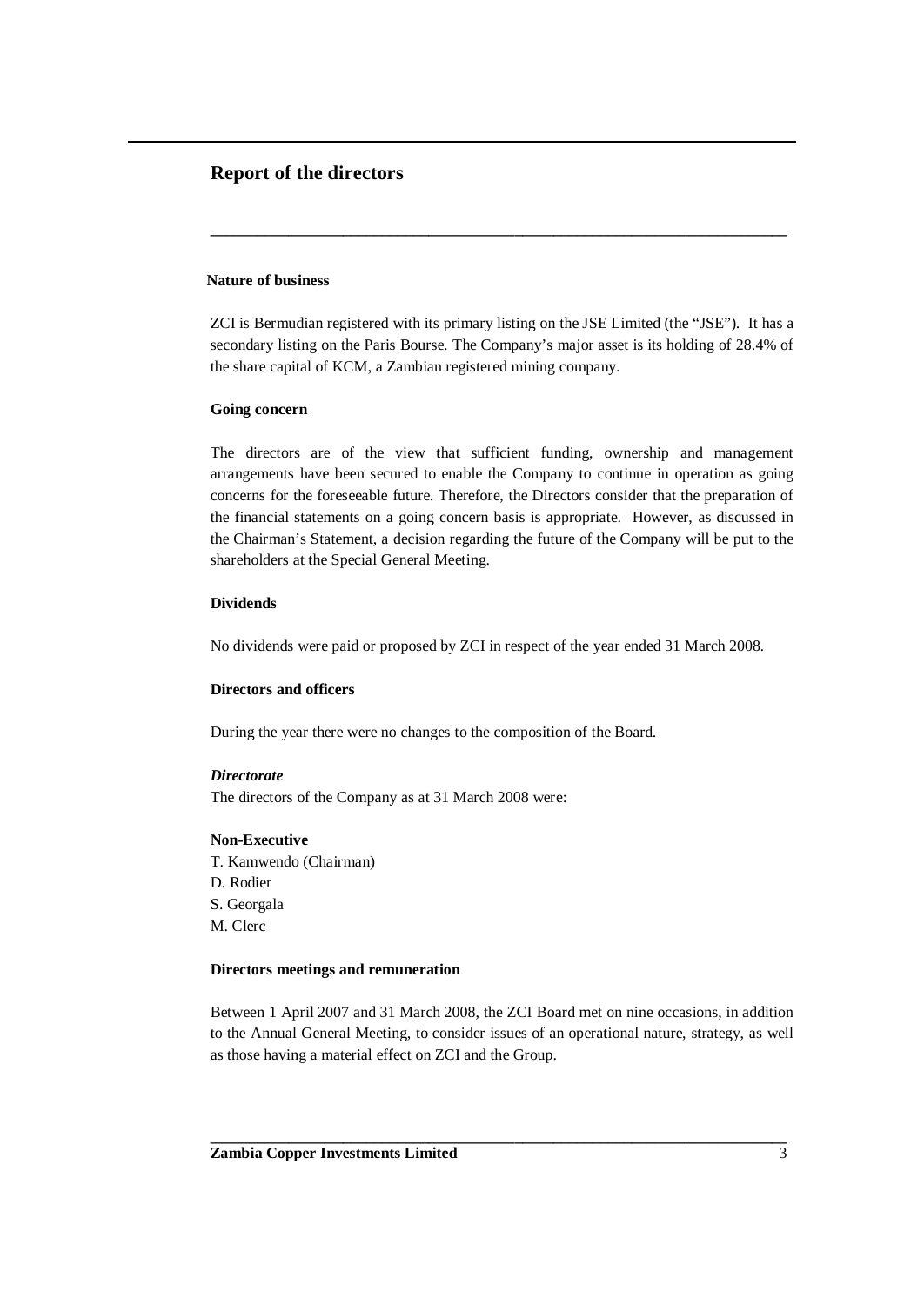The total remuneration paid to Directors during the year was USD 256,224 (2007: USD 182,106), which was allocated as follows:

**\_\_\_\_\_\_\_\_\_\_\_\_\_\_\_\_\_\_\_\_\_\_\_\_\_\_\_\_\_\_\_\_\_\_\_\_\_\_\_\_\_\_\_\_\_\_\_\_\_\_\_\_\_\_\_\_\_\_\_\_\_\_\_\_\_\_\_\_\_\_\_\_\_\_**

| T. Kamwendo | <b>USD 108.804</b> |
|-------------|--------------------|
| D. Rodier   | USD 65.813         |
| S. Georgala | USD 44.546         |
| M. Clerc    | USD 37.061         |

All of the current directors retire at the forthcoming annual general meeting in accordance with Bermudian Law and, being eligible, offer themselves for re-election. Subject to such reelection the Board proposes to re-elect T. Kamwendo as Chairman. A brief profile of the Directors is included hereunder:

### Thomas Kamwendo

Thomas Kamwendo was born on 14 May 1958 in Mpika Zambia. He has a Bachelor of Science degree in Mechanical Engineering obtained from Brighton Polytechnic in the United Kingdom in 1983.

He has more than 20 years experience in the Zambian mining industry having started his professional career as an engineer in what is today KCM's Nchanga Division. He has been CEO of three engineering companies and is currently managing Partner of his own multidisciplinary consulting firm. He has served on the boards of directors of several companies and is also current chairman of two development financing institutions, and is chairman of the Copperbelt Development Foundation.

He served on a Presidential Commission of Enquiry into university education in Zambia. He has previously chaired the Environmental Council of Zambia and was, until December 2005, President of the Engineering Institution of Zambia.

### David Rodier

David Rodier was born in Montreal, Canada, on 26 June 1943. He obtained a Bachelor's degree in Metallurgical Engineering from McGill University, Montreal, in 1966.

He gained his extensive working experience in the non-ferrous industry, starting with Cominco in British Columbia, (now Teck-Cominco) and later for Noranda Inc., where he was employed for 35 years and where he was involved with zinc and copper recycling. His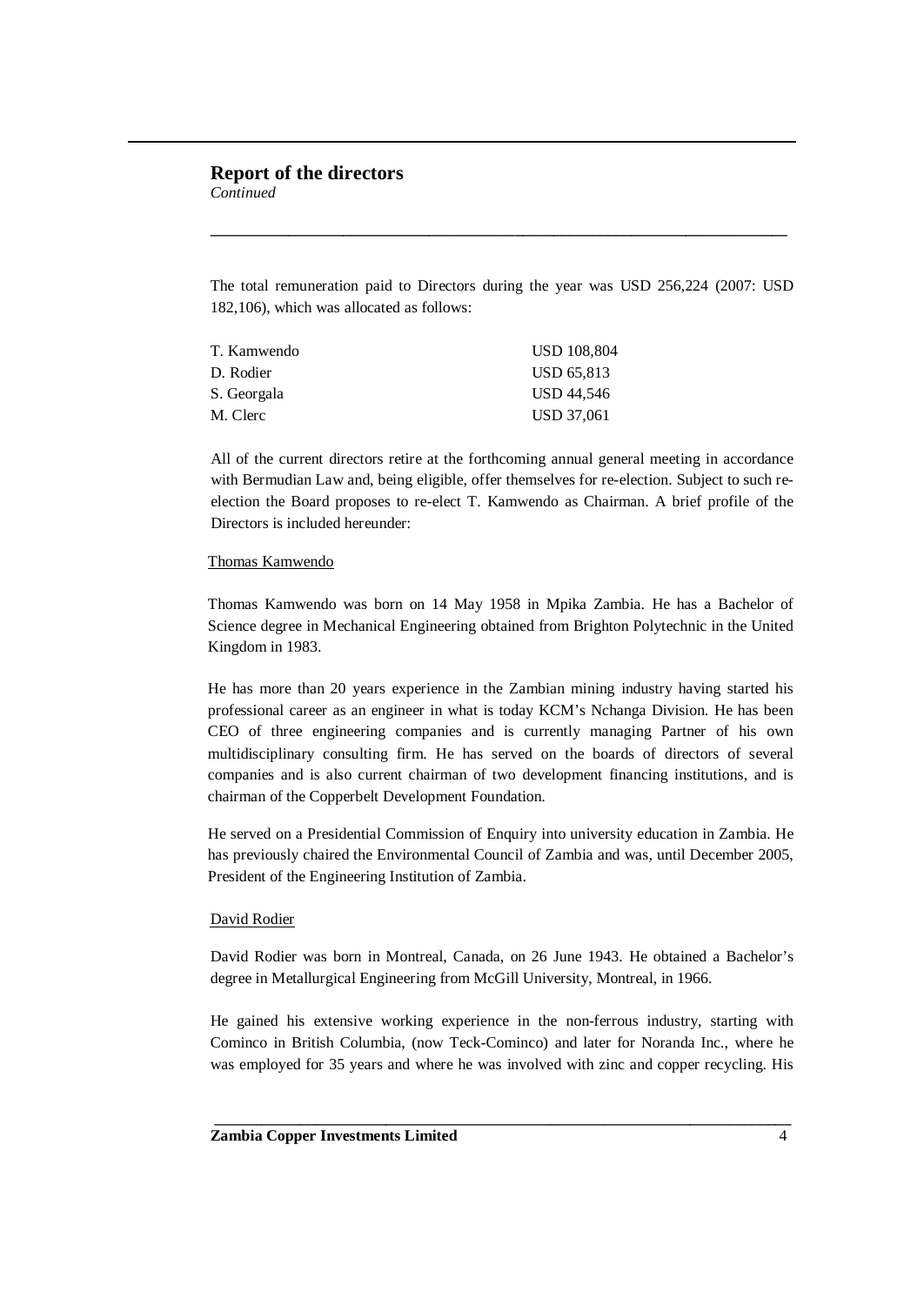experience includes a wide group of technical and managerial positions in zinc and copper businesses. His most recent positions were: Senior Vice President, Environment Safety and Health at Noranda between 1998 and 2002; Senior Vice President, Copper & Recycling at Noranda between 1995 and 1997; and President of Canadian Electrolytic Zinc between 1992 and 1995.

**\_\_\_\_\_\_\_\_\_\_\_\_\_\_\_\_\_\_\_\_\_\_\_\_\_\_\_\_\_\_\_\_\_\_\_\_\_\_\_\_\_\_\_\_\_\_\_\_\_\_\_\_\_\_\_\_\_\_\_\_\_\_\_\_\_\_\_\_\_\_\_\_\_\_**

Mr. Rodier was Noranda's delegate to the World Business Council for Sustainable Development, the International Council for Mining and Metals, the International Zinc Association, the International Copper Association, the Mining Association of Canada and the Canadian Chemical Producers Association. He currently works as Senior Consultant, Sustainability for Hatch Associates, a global engineering company located in Ontario, Canada, which is devoted to the support of the Mining and Metallurgical industries.

### Steven Georgala

Steven Georgala was born in Nelspruit, South Africa on 26 April 1957. He obtained a Bachelor of Commerce degree from the University of Stellenbosch in 1979 and a LL.B. degree from the same University in 1981. He completed his Articles with Webber Wentzel Bowens and was admitted as an Attorney and Notary in June 1984. In 1984 he obtained a Higher Diploma in Company Law from the University of the Witwatersrand. In December 1984, he was posted to the Luxembourg office of Webber Wentzel Bowens where he became a partner of the firm in 1987. The European offices of Webber Wentzel Bowens became Maitland & Co in 1993 and Mr. Georgala, now resident in Paris, France continues as a principal of the Maitland firm where he specialises in international tax planning.

# Michel Clerc

Michel Clerc was born in Vernon, France on 27 June 1921. He obtained degrees in Law and Political Science in France and in English literature at Cambridge. Mr. Clerc is a journalist by profession, specializing in financial issues and has had several books published. He is also the former editor of Paris-Match magazine and was manager of Radio Luxembourg. Mr. Clerc was a founder of AMZCI in 1999, an association of ZCI shareholders in France and is currently the president of this association.

# **Directors' interests**

At 31 March 2008 the directors held no shares in ZCI, either beneficially or non-beneficially, and did not have any direct or indirect beneficial interests. There are no service contracts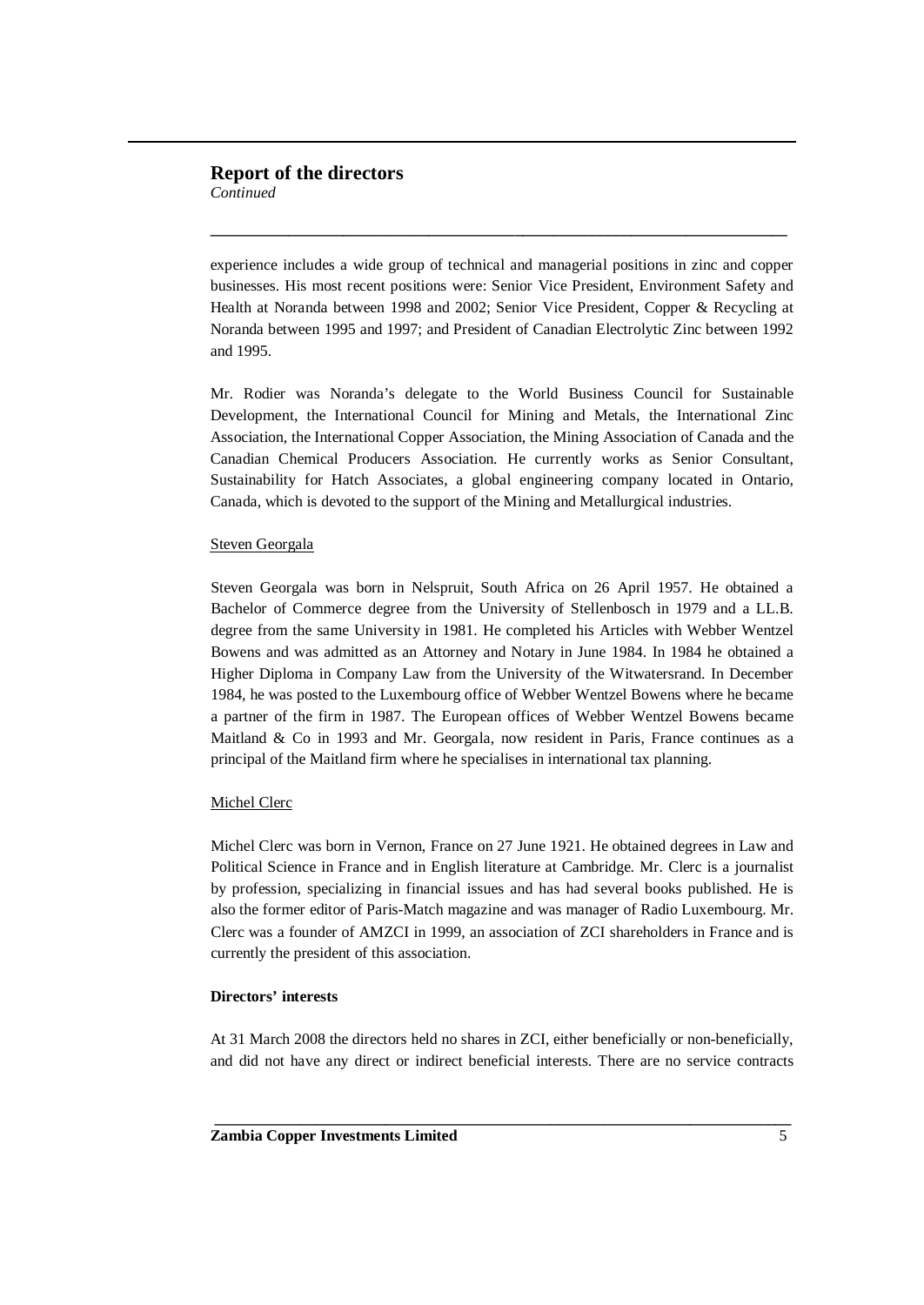granted by ZCI, nor any of its subsidiaries, to any director of ZCI for services as directors, nor were there any contracts or arrangements existing during the financial year which require to be declared in terms of the requirements of the JSE.

**\_\_\_\_\_\_\_\_\_\_\_\_\_\_\_\_\_\_\_\_\_\_\_\_\_\_\_\_\_\_\_\_\_\_\_\_\_\_\_\_\_\_\_\_\_\_\_\_\_\_\_\_\_\_\_\_\_\_\_\_\_\_\_\_\_\_\_\_\_\_\_\_\_\_**

### **Shareholders at 31 March 2008**

Pursuant to the listing requirements of the JSE, to the best knowledge of the directors, and after reasonable enquiry, the spread of shareholders at 31 March 2008 was:

|                                   | Number of<br>shares | Percentage<br>holding |
|-----------------------------------|---------------------|-----------------------|
| Non-public shareholders           |                     |                       |
| Copperbelt Development Foundation | 55,932,533          | 44.3%                 |
|                                   |                     |                       |
| Public shareholders               | 70,264,829          | 55.7%                 |
| Total                             | 126, 197, 362       | 100.0%                |

At 31 March 2008, the number of public shareholders of the Company was 11,208.

According to the information available to the directors, the following are the only registered shareholders holding, directly or indirectly, more than 5% of ZCI's issued ordinary shares:

|                                   | <b>Number of</b> Percentage |         |
|-----------------------------------|-----------------------------|---------|
|                                   | shares                      | holding |
| Copperbelt Development Foundation | 55.932.533                  | 44.3%   |
| Euroclear (Formerly Sicovam S.A.) | 41.668.475                  | 33.0%   |
| Strate Ltd                        | 21,527,407                  | 17.1%   |

### **Auditors**

KPMG was re-appointed as auditor of ZCI at the annual general meeting held on 12 September 2007. They have indicated their willingness to continue in office and, accordingly, a resolution for their appointment and the determination of their remuneration will be submitted to the forthcoming annual general meeting.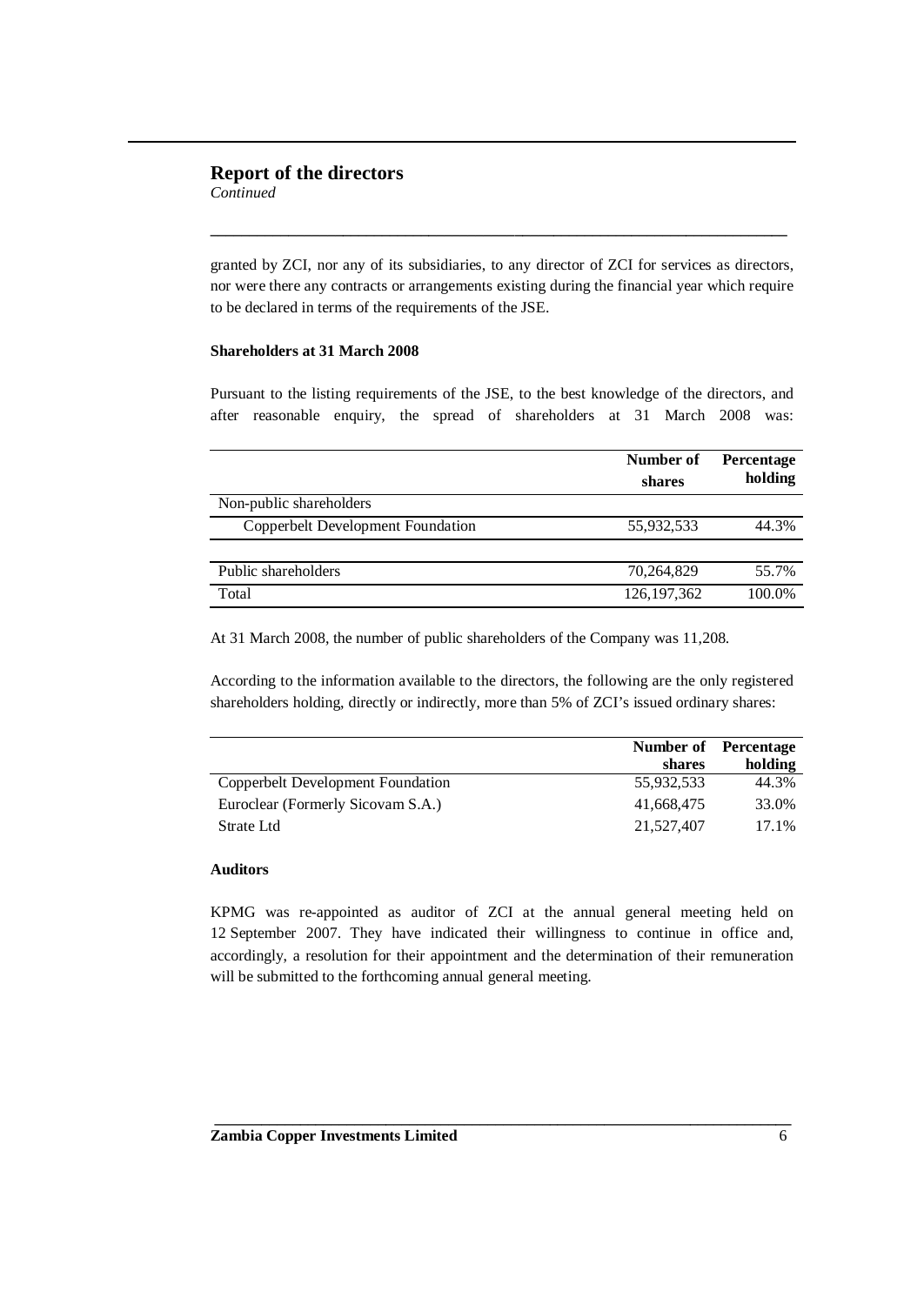# **Annual General Meeting**

The annual general meeting will be held at 11h00 on Wednesday 24 September 2008. The notice convening the meeting is set out on page 30/34 of this report.

**\_\_\_\_\_\_\_\_\_\_\_\_\_\_\_\_\_\_\_\_\_\_\_\_\_\_\_\_\_\_\_\_\_\_\_\_\_\_\_\_\_\_\_\_\_\_\_\_\_\_\_\_\_\_\_\_\_\_\_\_\_\_\_\_\_\_\_\_\_\_\_\_\_\_**

**\_\_\_\_\_\_\_\_\_\_\_\_\_\_\_\_\_\_\_\_\_\_\_\_\_\_\_\_\_\_\_\_\_\_\_\_\_\_\_\_\_\_\_\_\_\_\_\_\_\_\_\_\_\_\_\_\_\_\_\_\_\_\_\_\_\_\_\_\_\_\_\_\_\_**

# **By Order of the Board**

John Kleynhans **Company Secretary Luxembourg** 30 July 2008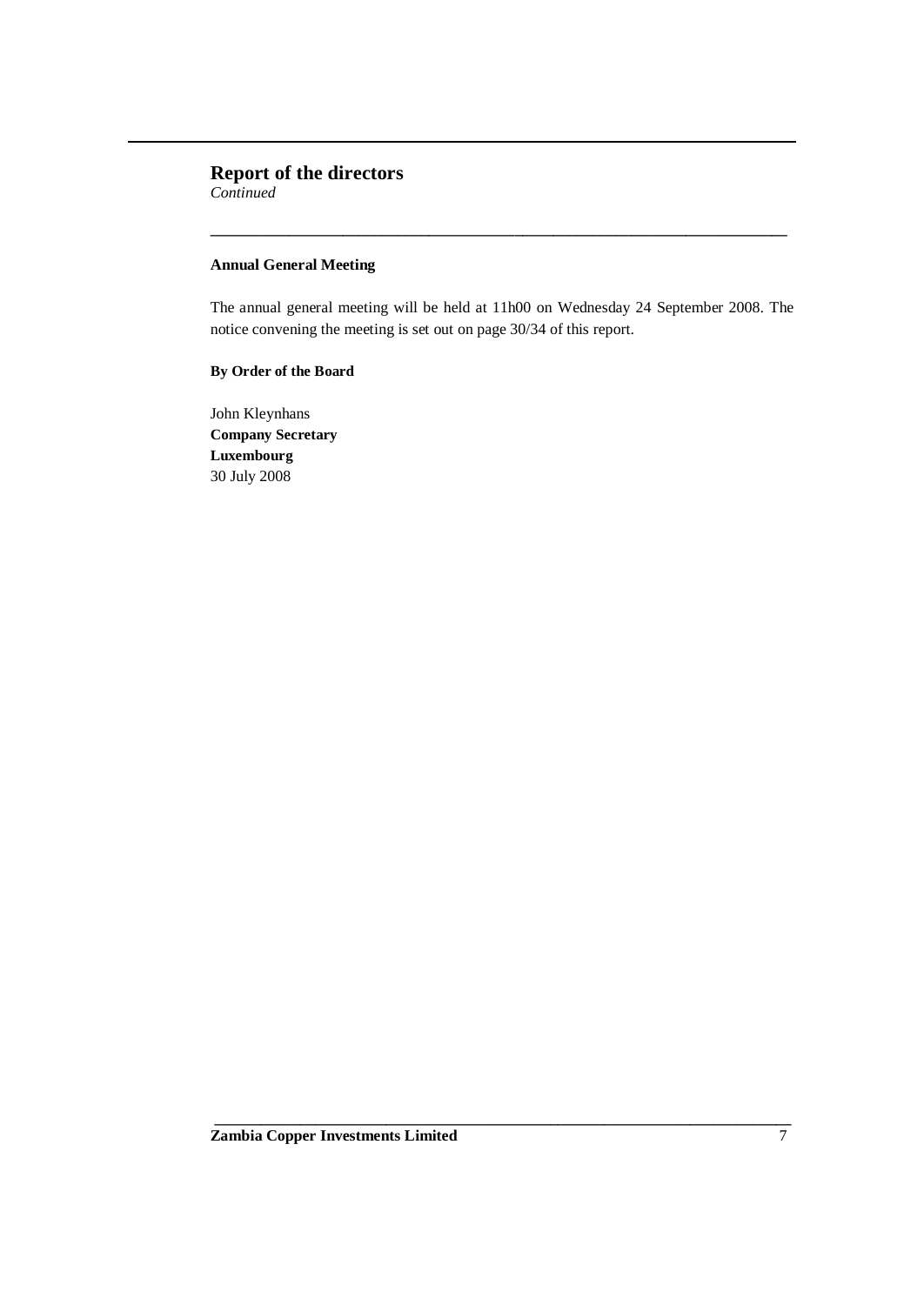# **Code of corporate practices and conduct**

ZCI is committed to the principles of openness, integrity and accountability as advocated in the South African King II Report on Corporate Governance. The directors endorse the Code of Corporate Practices and Conduct (the "Code"), as set out in the King II Report. KCM, both while it remained an operating subsidiary of ZCI as well as thereafter, is also committed to upholding these principles.

**\_\_\_\_\_\_\_\_\_\_\_\_\_\_\_\_\_\_\_\_\_\_\_\_\_\_\_\_\_\_\_\_\_\_\_\_\_\_\_\_\_\_\_\_\_\_\_\_\_\_\_\_\_\_\_\_\_\_\_\_\_\_\_\_\_\_\_\_\_\_\_\_\_\_**

### **Application**

Having regard to the fact that the Company has no employees or administrative infrastructure of its own, many of the requirements of the Code are not applicable to it. Given that the Company was, to the end of the financial year ending 31 March 2008, a minority shareholder of KCM, the Directors of ZCI are of the view that Vedanta, as KCM's controlling shareholder, will ensure that suitable procedures will be implemented and maintained to ensure that KCM complies insofar as is practical and appropriate, with the UK Combined Code on Corporate Governance, which is largely equivalent to the Code in respect of companies listed on the London Stock Exchange.

Following the sale of ZCI's remaining shareholding in KCM to Vedanta, it is confirmed that the Board members will, insofar as is necessary and appropriate, constitute and decide upon matters dealt with by the Audit Committee, Remuneration Committee, Executive Committee and Internal Control Committee.

### **Annual financial statements**

The directors are responsible for the preparation, integrity and fair presentation of the financial statements and it is the responsibility of the independent auditors to report thereon. In preparing the annual financial statements the Company has used appropriate accounting policies consistently, supported by reasonable and prudent judgement and estimates and has complied with all statutory requirements and all applicable accounting standards, including International Financial Reporting Standards.

# **Board of directors**

As at 31 March 2008, the Company's board of directors consisted of four non-executive directors. The board retains full and effective control over the Company. To fulfil their responsibilities, the Company's board of directors has access to accurate, relevant and timely information and to the advice and services of the company secretary who is responsible to the board for ensuring the board procedures are followed. In addition, the directors are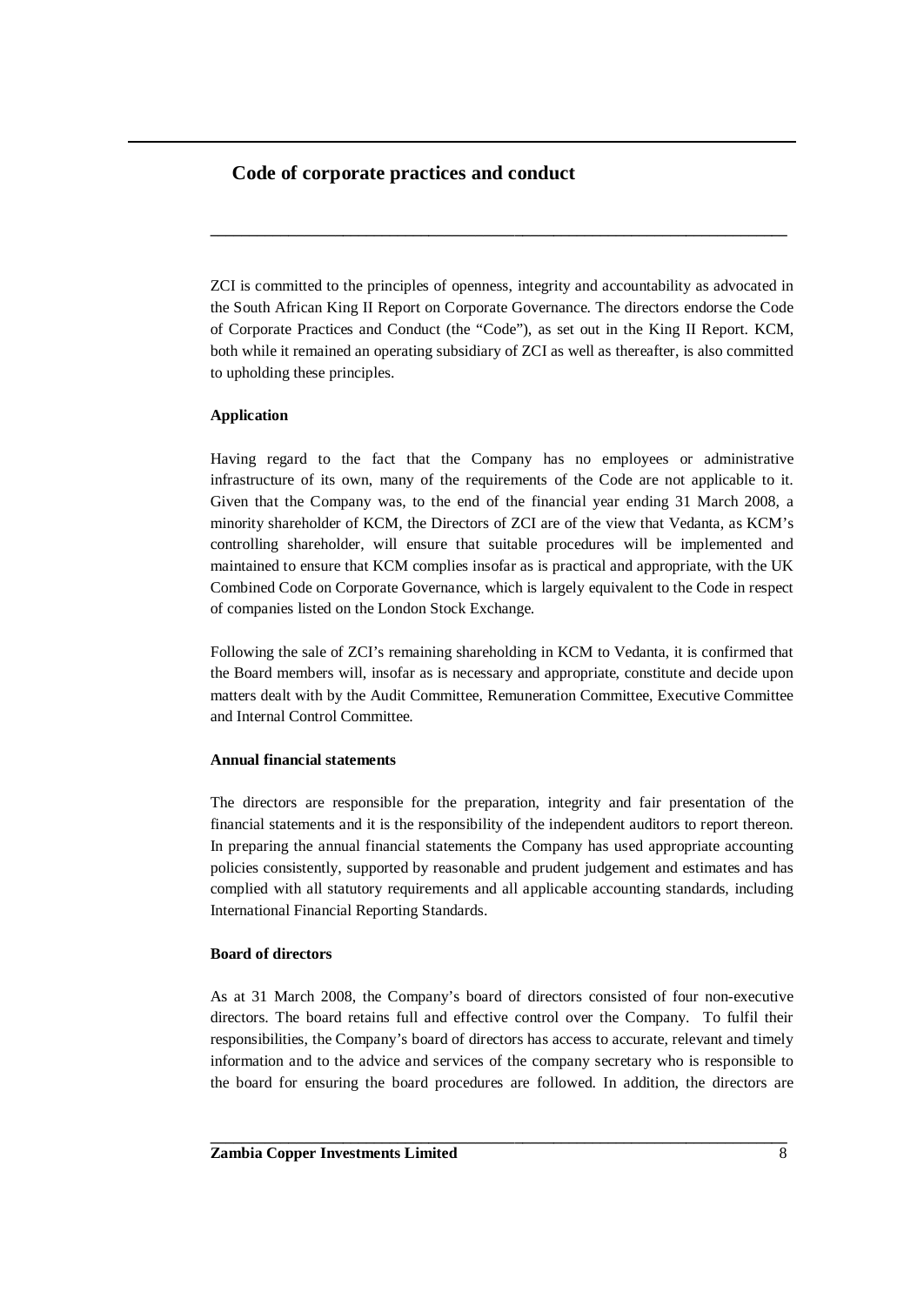# **Code of corporate practices and conduct** *Continued*

entitled to obtain independent professional advice at the Company's expense, should they deem this necessary.

**\_\_\_\_\_\_\_\_\_\_\_\_\_\_\_\_\_\_\_\_\_\_\_\_\_\_\_\_\_\_\_\_\_\_\_\_\_\_\_\_\_\_\_\_\_\_\_\_\_\_\_\_\_\_\_\_\_\_\_\_\_\_\_\_\_\_\_\_\_\_\_\_\_\_**

The KCM board of directors met on various occasions during the year to consider issues of operational strategy, capital expenditure, major projects and other matters having a material effect on KCM. Regular presentations on key issues have been made by the Group Management to the Board and, where applicable, to the Shareholders. The Board of KCM comprises one executive director and up to nine non-executive directors, of which two are appointed by ZCI. Post the completion of the sale of ZCI's remaining 28.4% shareholding in KCM, the ZCI directors resigned from the Board of KCM. The chairman of the KCM board is a non-executive director and the executive director is KCM's chief executive officer. The KCM board reserves to itself a range of key issues and decisions, to ensure that it retains proper direction and control of KCM. Non-executive directors are individuals of high calibre with diverse backgrounds and expertise, which ensures that their views carry significant weight in deliberations and decisions.

### **KCM Directors and officers**

During the year the following changes to the composition of the KCM Board occurred:

Mr. M. Lumamba was appointed to the Board as GRZ Director in place of Mr. L. Nkhata on 26th November 2007.

### *Directorate*

The Directors who held the office in the Company during the year and as at 31 March 2008 were:

| N. Agarwal         | Chairman                   |
|--------------------|----------------------------|
| K. K. Kaura        | Vice Chairman and CEO      |
| D. Bandyopadhyay   |                            |
| C. P. Baid         |                            |
| J. M. Chikolwa     |                            |
| T. D. Kamwendo     | Resigned on 9 April 2008   |
| C. V. Krishnan     |                            |
| S. Georgala        | Resigned on 9 April 2008   |
| L. Nkhata          |                            |
| M. Lumamba         | Appointed 26 November 2007 |
| J. M. D. Patterson |                            |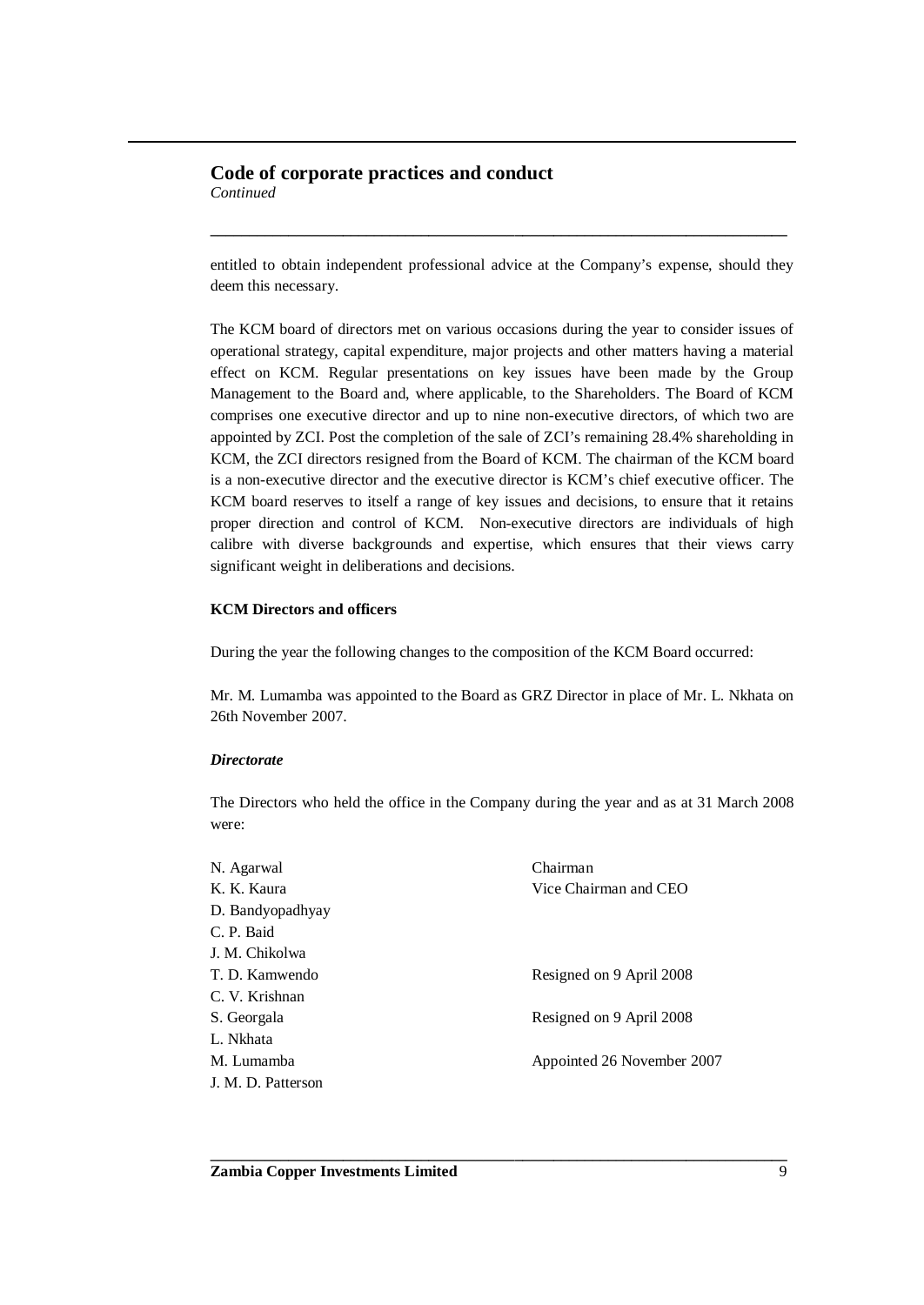# **Code of corporate practices and conduct** *Continued*

### **SHEQ Committee**

The KCM Safety, Health, Environment and Quality ("SHEQ") Committee is responsible for developing framework policies and guidelines for safety, health, environment, social management and quality assurance and ensuring the progressive implementation of the same throughout KCM in working towards internationally accepted standards and best practices. The Committee is also responsible for addressing SHEQ risks and impacts in a systematic, comprehensive and businesslike manner and for promoting good relationships with the communities in which KCM operates.

**\_\_\_\_\_\_\_\_\_\_\_\_\_\_\_\_\_\_\_\_\_\_\_\_\_\_\_\_\_\_\_\_\_\_\_\_\_\_\_\_\_\_\_\_\_\_\_\_\_\_\_\_\_\_\_\_\_\_\_\_\_\_\_\_\_\_\_\_\_\_\_\_\_\_**

KCM has a safety and Health Management System called RAMPK. The RAMPK programme conforms to all the requirements of OHSAS 18001:1999 Specification. It also incorporates the requirements of the Company's SHE+A63Q Policy and its objectives. KCM developed and defined roles and responsibilities authority and time scale for achieving the RAMPK objectives at relevant functions and levels within the Company. Legal and other requirements have been identified and are mentioned for compliance through a legal register. The Company has developed and established suitable training programmes for employees and contractors in risk assessments and control of hazards in work places. The Company has embarked on a safety behavioural change programme to change the mind set of employees and contractors towards safety issues and standards.

### **Audit Committee**

The KCM Audit Committee comprising solely of Non-Executive Directors and Alternate Directors is responsible, inter alia, for the review of the procedures and policies of internal control, the review of the measures taken by Management in mitigating risk, the regular review of the adjudication of tenders and award of contracts in ensuring that they comply with the intent of the Shareholders Agreement, the review of any statement on ethical standards for KCM, the review of the accounting principles, policies and practices adopted in the preparation of the statutory financial statements and the consideration of the appointment of external Auditors.

### **Remuneration Committee**

The KCM Remuneration Committee of the Board is responsible, inter alia, for considering, reviewing and making recommendations to the Board on remuneration packages and related matters of Executive Management Team members and periodically for reviewing ongoing appropriateness and relevance of remuneration policy for all employees of KCM.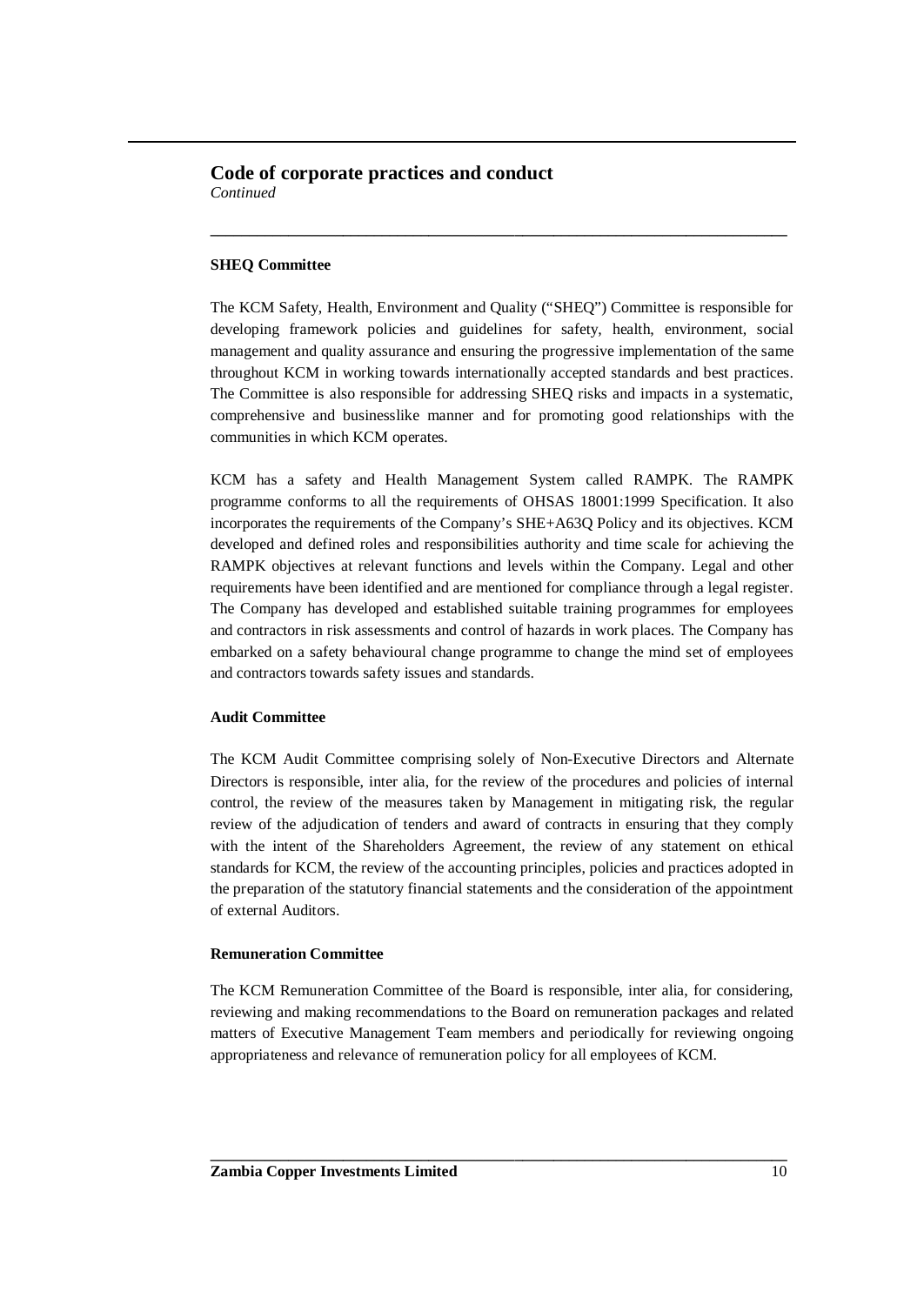# **Code of corporate practices and conduct** *Continued*

# **Executive Committee**

The KCM Executive Management Team is empowered and responsible for implementing the strategies and policies determined by the Board, managing the business and affairs of the KCM Group, prioritising the allocation of capital, technical and human resources and establishing best management practices.

**\_\_\_\_\_\_\_\_\_\_\_\_\_\_\_\_\_\_\_\_\_\_\_\_\_\_\_\_\_\_\_\_\_\_\_\_\_\_\_\_\_\_\_\_\_\_\_\_\_\_\_\_\_\_\_\_\_\_\_\_\_\_\_\_\_\_\_\_\_\_\_\_\_\_**

### **Internal control**

The Internal Audit Department of KCM is empowered by the Audit Committee, as per a Board approved Internal Audit Charter, to report on and make Management aware of the effectiveness of the internal control systems applicable to both operations and finance. The control systems are designed to safeguard KCM's assets, maintain proper accounting records, ensure mitigation of operating risks and ensure the reliability of management and financial information produced by KCM.

The Headline Risk Areas of KCM are reviewed on a bi-annual basis under the Combined Code and appropriate action plans are implemented to mitigate identified high impact and high likelihood risks.

### **Code of conduct**

The Company and KCM require that all directors and employees conduct themselves with honesty and integrity in all business practices to achieve the highest standard of ethical behaviour. In accordance with this objective, KCM has adopted a code of ethics to provide a clear guide as to the behaviour expected of directors and employees.

# **Significant Events at KCM**

The power outage experienced nationwide on 19 January 2008 adversely affected the operations. Production at Konkola No 1 Shaft was subsequently stopped for a month due to flooding. Operations at the Tailing Leach Plant, Nkana Smelter and Nchanga Underground mine were also impacted.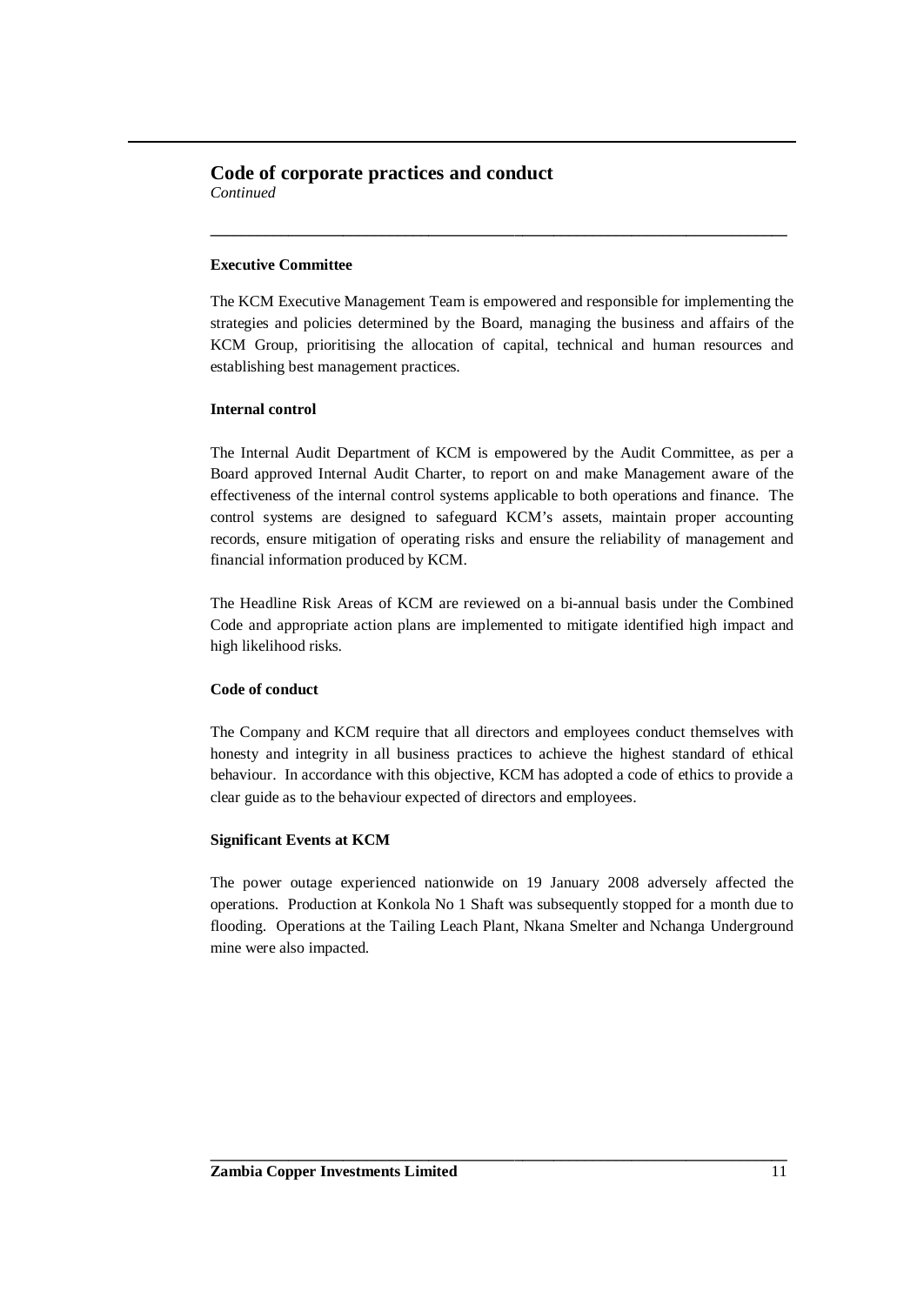# **Consolidated Income Statement**

*for the year ended 31 March 2008 expressed in thousands of US Dollars*

|                                                          | <b>Notes</b>   | Year ended<br>31 March<br>2008 | Year ended<br>31 March<br>2007 |
|----------------------------------------------------------|----------------|--------------------------------|--------------------------------|
| Finance income                                           | 6              | 465                            | 730                            |
| General and administration expenses                      |                | (5,956)                        | (849)                          |
| Income from associated company                           | 15             | 36,268                         | 85,577                         |
| Net cost arising from assets classified as held for sale | 16             | (2,732)                        |                                |
| <b>Profit before taxation</b>                            |                | 28,045                         | 85,458                         |
| Taxation                                                 | $\overline{7}$ | (67)                           | (60)                           |
| Profit for the year                                      |                | 27,978                         | 85,398                         |
|                                                          |                |                                |                                |
| Headline earnings per ordinary share in US cents         | 5              | 25.62                          | 67.67                          |
| Net profit per ordinary share in US cents                | 5              | 22.17                          | 67.67                          |

**\_\_\_\_\_\_\_\_\_\_\_\_\_\_\_\_\_\_\_\_\_\_\_\_\_\_\_\_\_\_\_\_\_\_\_\_\_\_\_\_\_\_\_\_\_\_\_\_\_\_\_\_\_\_\_\_\_\_\_\_\_\_\_\_\_\_\_\_\_\_\_\_\_\_**

The accompanying notes form an integral part of these consolidated financial statements. **\_\_\_\_\_\_\_\_\_\_\_\_\_\_\_\_\_\_\_\_\_\_\_\_\_\_\_\_\_\_\_\_\_\_\_\_\_\_\_\_\_\_\_\_\_\_\_\_\_\_\_\_\_\_\_\_\_\_\_\_\_\_\_\_\_\_\_\_\_\_\_\_\_\_**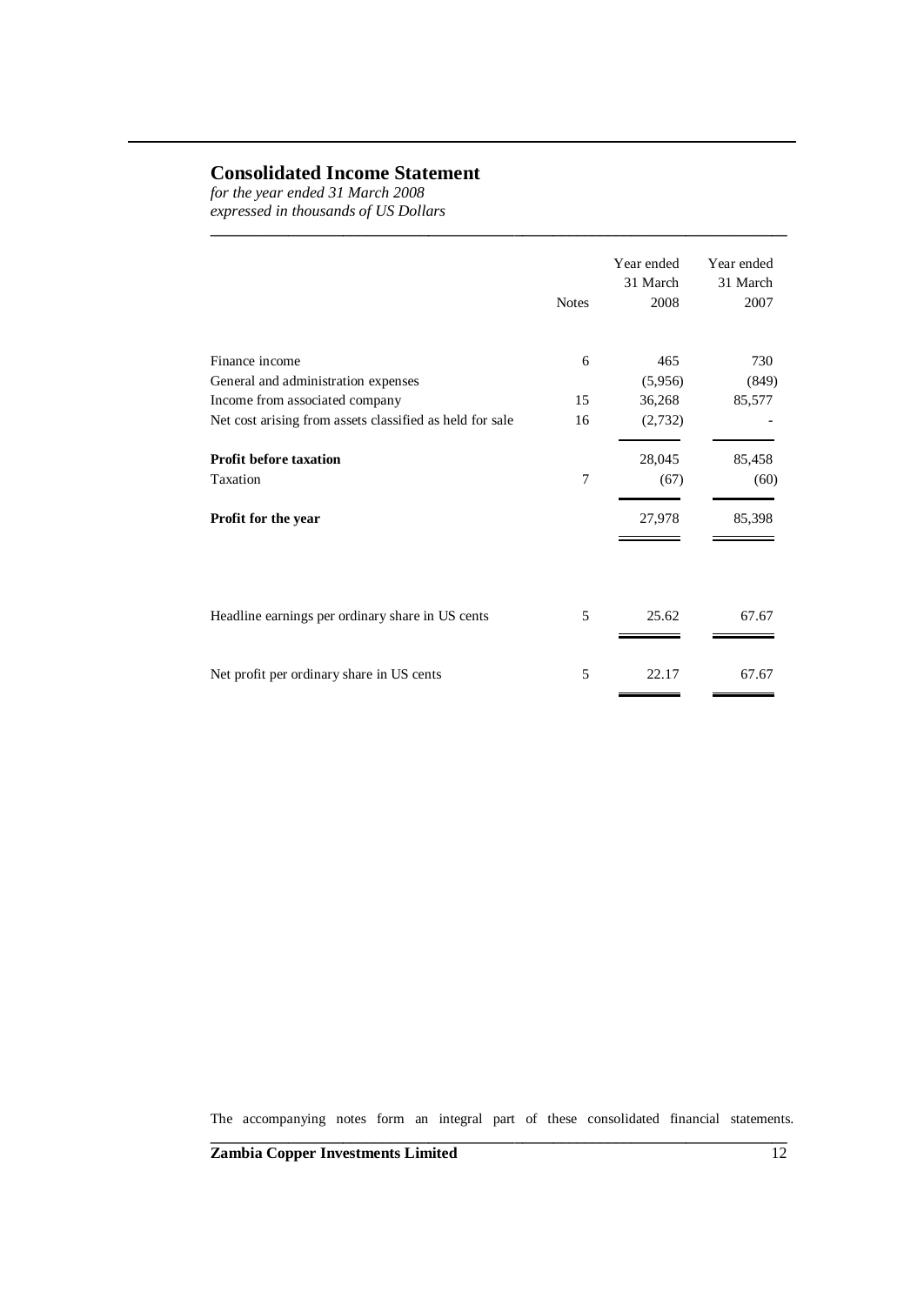# **Consolidated Balance Sheet**

*as at 31 March 2008 expressed in thousands of US Dollars*

|                                                | <b>Notes</b> | 31 March<br>2008 | 31 March<br>2007 |
|------------------------------------------------|--------------|------------------|------------------|
| <b>Non-current assets</b>                      |              |                  |                  |
| Long term accounts receivable                  | 8            |                  | 4,890            |
| Investment in associated company               | 15           |                  | 170,313          |
|                                                |              |                  | 175,203          |
| <b>Current assets</b>                          |              |                  |                  |
| Available for sale investment                  | 9            | 12,322           | 10,593           |
| Assets classified as held for sale             | 10           | 205,398          |                  |
| Accounts receivable                            | 11           | 5,258            | 5,250            |
| Cash and cash equivalents                      | 12           | 6,584            | 2,856            |
|                                                |              | 229,562          | 18,699           |
| <b>Current liabilities</b>                     |              |                  |                  |
| Accounts payable and accrued liabilities       | 13           | (7,296)          | (188)            |
| Net current assets                             |              | 222,266          | 18,511           |
| <b>Total assets less current liabilities</b>   |              | 222,266          | 193,714          |
| <b>Net assets</b>                              |              | 222,266          | 193,714          |
|                                                |              |                  |                  |
| <b>Capital and reserves</b>                    |              |                  |                  |
| Capital                                        | 14           | 334,547          | 334,547          |
| Revaluation reserve                            | 9            | 702              | 573              |
| Deficit on hedging reserve                     | 15           |                  | (12, 558)        |
| Amounts recognised directly in equity          |              |                  |                  |
| relating to assets classified as held for sale | 15           | (12, 113)        |                  |
| Accumulated deficit                            |              | (100, 870)       | (128, 848)       |
| Shareholders' equity                           |              | 222,266          | 193,714          |

**\_\_\_\_\_\_\_\_\_\_\_\_\_\_\_\_\_\_\_\_\_\_\_\_\_\_\_\_\_\_\_\_\_\_\_\_\_\_\_\_\_\_\_\_\_\_\_\_\_\_\_\_\_\_\_\_\_\_\_\_\_\_\_\_\_\_\_\_\_\_\_\_\_\_**

Approved by the board of directors, dated 30 July 2008: T. Kamwendo, director, S. Georgala, director

The accompanying notes form an integral part of these consolidated financial statements. **\_\_\_\_\_\_\_\_\_\_\_\_\_\_\_\_\_\_\_\_\_\_\_\_\_\_\_\_\_\_\_\_\_\_\_\_\_\_\_\_\_\_\_\_\_\_\_\_\_\_\_\_\_\_\_\_\_\_\_\_\_\_\_\_\_\_\_\_\_\_\_\_\_\_**

**Zambia Copper Investments Limited** 13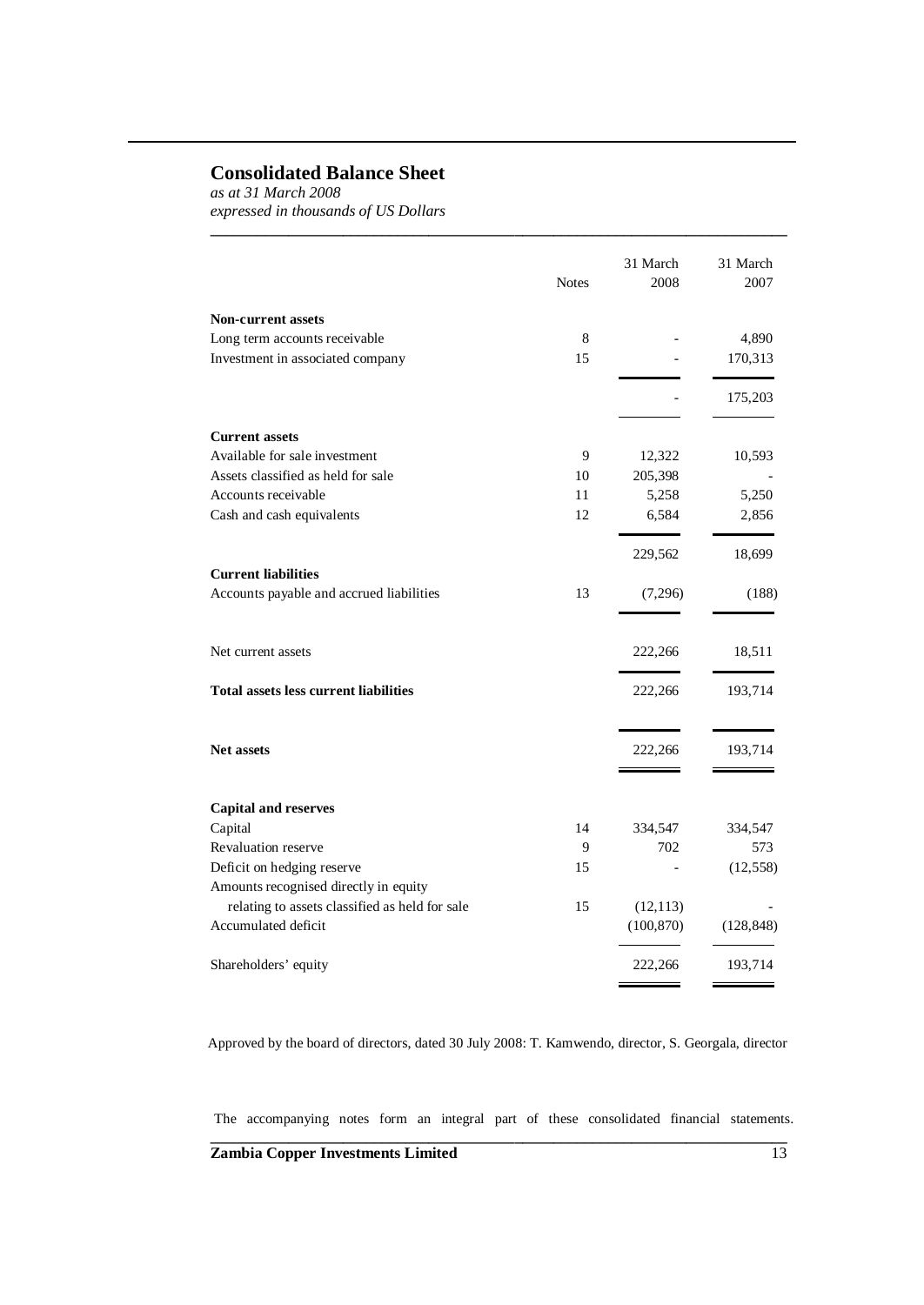# **Consolidated Statement of Changes in Equity**

*for the year ended 31 March 2008 expressed in thousands of US Dollars*

|                                                          |         |             |                          |           | Assets<br>classified |             |         |
|----------------------------------------------------------|---------|-------------|--------------------------|-----------|----------------------|-------------|---------|
|                                                          | Share   | Contributed | Revaluation              |           | Hedging as held for  | Accumulated | Total   |
|                                                          | capital | surplus     | reserve                  | reserve   | sale                 | deficit     | equity  |
| <b>Balance at 31 March 2006</b>                          | 30,299  | 304,248     | 42                       | (14, 420) |                      | (214, 246)  | 105,923 |
| Revaluation on available for<br>sale investment (note 9) |         |             | 531                      |           |                      |             | 531     |
| Hedging reserve of associated<br>company (note 15)       |         |             | $\overline{\phantom{a}}$ | 1,862     |                      |             | 1,862   |
| Profit for the year                                      |         |             |                          |           |                      | 85,398      | 85,398  |
| <b>Balance at 31 March 2007</b>                          | 30,299  | 304,248     | 573                      | (12, 558) |                      | (128, 848)  | 193,714 |
| Revaluation on available for<br>sale investment (note 9) |         |             | 129                      |           |                      |             | 129     |
| Hedging reserve of associated<br>company (note 15)       |         |             |                          | 445       |                      |             | 445     |
| Transfer from hedging reserve                            |         |             |                          | 12,113    | (12, 113)            |             |         |
| Profit for the year                                      |         |             |                          |           |                      | 27,978      | 27,978  |
| <b>Balance at 31 March 2008</b>                          | 30,299  | 304,248     | 702                      | ٠         | (12, 113)            | (100, 870)  | 222,266 |

**\_\_\_\_\_\_\_\_\_\_\_\_\_\_\_\_\_\_\_\_\_\_\_\_\_\_\_\_\_\_\_\_\_\_\_\_\_\_\_\_\_\_\_\_\_\_\_\_\_\_\_\_\_\_\_\_\_\_\_\_\_\_\_\_\_\_\_\_\_\_\_\_\_\_**

The accompanying notes form an integral part of these consolidated financial statements. **\_\_\_\_\_\_\_\_\_\_\_\_\_\_\_\_\_\_\_\_\_\_\_\_\_\_\_\_\_\_\_\_\_\_\_\_\_\_\_\_\_\_\_\_\_\_\_\_\_\_\_\_\_\_\_\_\_\_\_\_\_\_\_\_\_\_\_\_\_\_\_\_\_\_**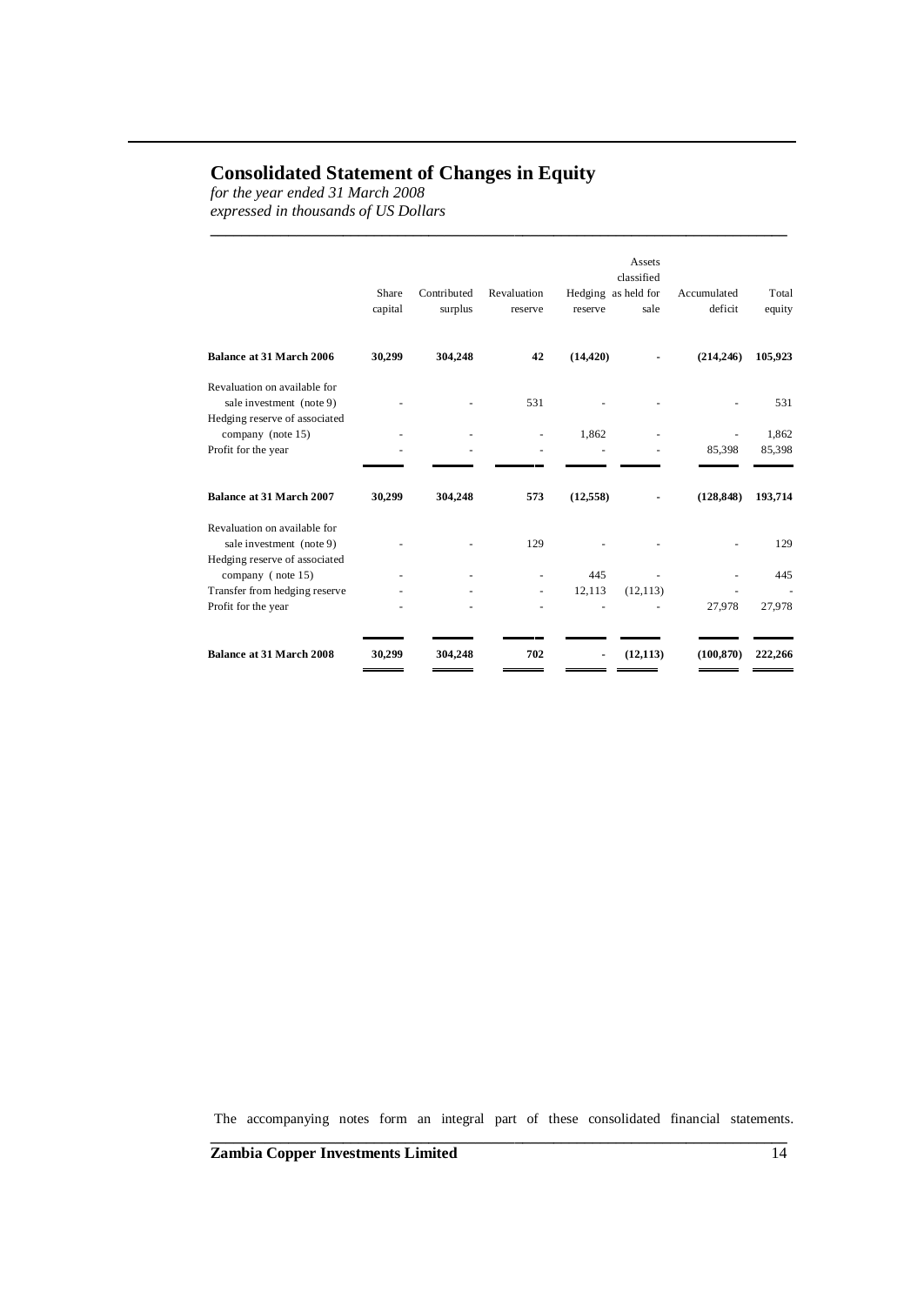# **Consolidated Statement of Cash Flows**

*for the year ended 31 March 2008 expressed in thousands of US Dollars*

|                                                            | <b>Notes</b> | Year ended<br>31 March<br>2008 | Year ended<br>31 March<br>2007 |
|------------------------------------------------------------|--------------|--------------------------------|--------------------------------|
| Cash flow from operating activities                        |              |                                |                                |
| Cash paid to suppliers and employees                       |              | (3,198)                        | (876)                          |
| Cash absorbed by operations                                |              | (3,198)                        | (876)                          |
| Interest received                                          |              | 135                            | 114                            |
| Income tax paid                                            |              | (86)                           | (76)                           |
| Net cash absorbed by operating activities                  |              | (3,149)                        | (838)                          |
| <b>Cash flow from investing activities</b>                 |              |                                |                                |
| Purchase of available for sale investments                 |              | (1,600)                        | (7,220)                        |
| Dividends received from associated company                 |              | 1,628                          | 1,628                          |
| Dividends received from assets classified as held for sale |              | 1,629                          |                                |
| Proceeds from partial disposal of investment in            |              |                                |                                |
| subsidiary                                                 |              | 5,220                          | 5,220                          |
| Cash generated / (absorbed) by investing activities        |              | 6,877                          | (372)                          |
|                                                            |              |                                |                                |
| Net increase / (decrease) in cash                          |              | 3,728                          | (1,210)                        |
| Net cash at the beginning of the year                      |              | 2,856                          | 4,066                          |
| Net cash at the end of the year                            | 12           | 6,584                          | 2,856                          |
|                                                            |              |                                |                                |

**\_\_\_\_\_\_\_\_\_\_\_\_\_\_\_\_\_\_\_\_\_\_\_\_\_\_\_\_\_\_\_\_\_\_\_\_\_\_\_\_\_\_\_\_\_\_\_\_\_\_\_\_\_\_\_\_\_\_\_\_\_\_\_\_\_\_\_\_\_\_\_\_\_\_**

The accompanying notes form an integral part of these consolidated financial statements. **\_\_\_\_\_\_\_\_\_\_\_\_\_\_\_\_\_\_\_\_\_\_\_\_\_\_\_\_\_\_\_\_\_\_\_\_\_\_\_\_\_\_\_\_\_\_\_\_\_\_\_\_\_\_\_\_\_\_\_\_\_\_\_\_\_\_\_\_\_\_\_\_\_\_**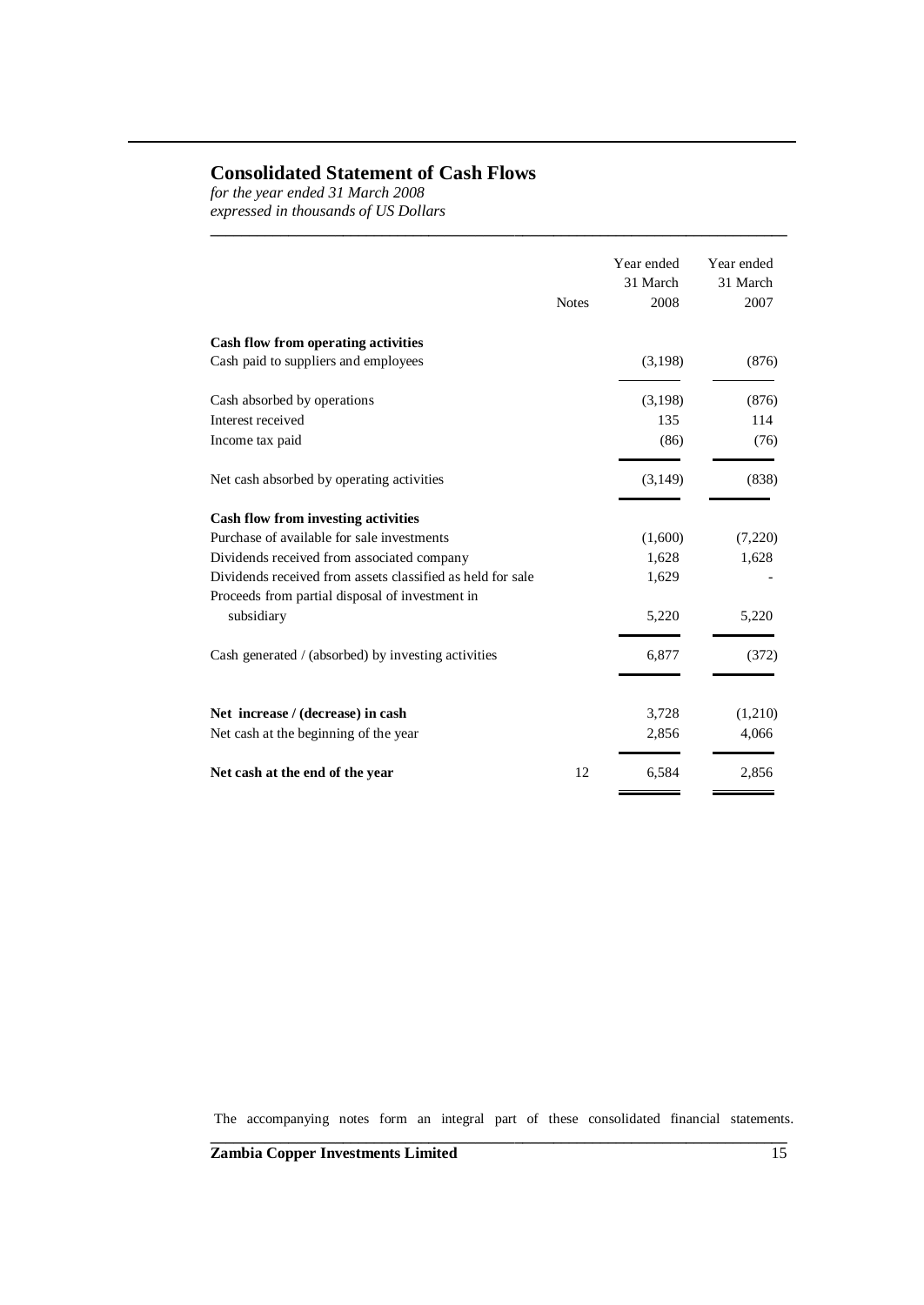*for the year ended 31 March 2008 expressed in thousands of US Dollars*

### **1 Incorporation**

#### *General*

Zambia Copper Investments Limited ("ZCI" or the "Company') is incorporated as an investments holding company in Bermuda. The Company is exempt from Bermuda taxation.

**\_\_\_\_\_\_\_\_\_\_\_\_\_\_\_\_\_\_\_\_\_\_\_\_\_\_\_\_\_\_\_\_\_\_\_\_\_\_\_\_\_\_\_\_\_\_\_\_\_\_\_\_\_\_\_\_\_\_\_\_\_\_\_\_\_\_\_\_\_\_\_\_\_\_**

The Company's principal activity is the holding of a 28.4% (2007: 28.4%) interest in Konkola Copper Mines plc ('KCM'), a company incorporated in the Republic of Zambia. The Group had no direct employees during the year (2007: none).

#### *Statement of Compliance*

The consolidated financial statements of ZCI have been prepared in accordance with International Financial Reporting Standards (IFRS) and interpretations adopted by the International Accounting Standards Board (IASB).

#### **2 Basis of preparation of consolidated financial statements**

The consolidated financial statements incorporate the financial results of KCM according to the equity accounting method for associated companies up to 30 September 2007, at which time the investment in KCM was reclassified as held for sale in accordance with IFRS 5.

The consolidated financial statements were authorised for issue by the directors on 30 July 2008.

#### **3 Significant accounting policies**

#### *Basis of accounting*

The consolidated financial statements are prepared in accordance with International Financial Reporting Standards.

In the current year, the Group has adopted all of the new and revised Standards and Interpretations issued by the International Accounting Standards Board (IASB) and the International Financial Reporting Interpretations Committee (IFRIC) of the IASB that are relevant to its operations and effective for accounting periods beginning on 1 April 2007.

At the date of authorisation of these consolidated financial statements, the following Standards and Interpretations were in issue but not yet effective:

Amended IFRS 1 and IAS 27 *First-time Adoption of International Financial Reporting Standards* and *Consolidated and Separate Financial Statements – Cost of an Investment in a Subsidiary, Jointly Controlled Entity or Associate*

**\_\_\_\_\_\_\_\_\_\_\_\_\_\_\_\_\_\_\_\_\_\_\_\_\_\_\_\_\_\_\_\_\_\_\_\_\_\_\_\_\_\_\_\_\_\_\_\_\_\_\_\_\_\_\_\_\_\_\_\_\_\_\_\_\_\_\_\_\_\_\_\_\_\_**

Amended IFRS 2 *Share based Payment – Vesting Conditions and Cancellations*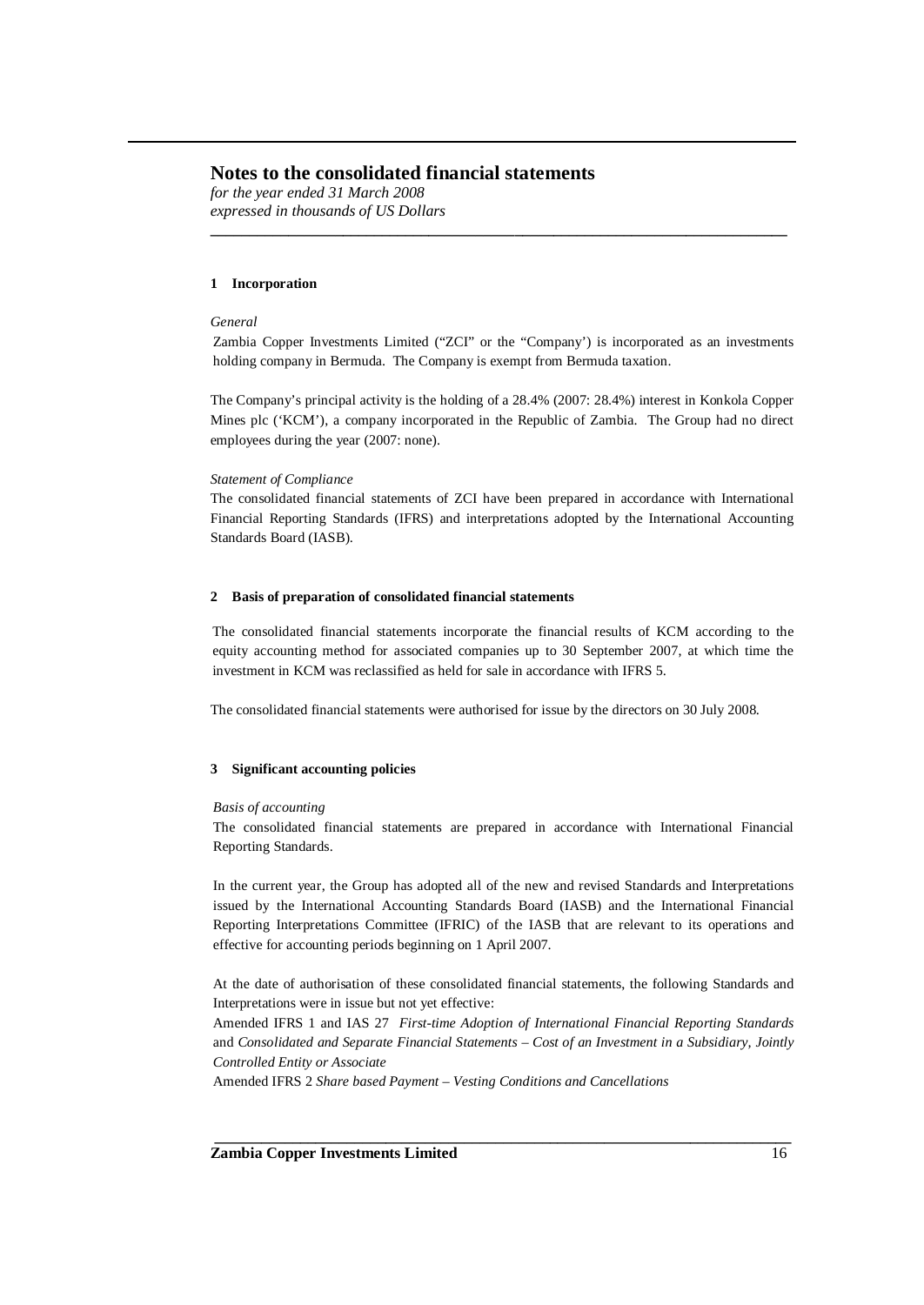*for the year ended 31 March 2008 expressed in thousands of US Dollars*

Revised IFRS 3 *Business Combinations* IFRS 8 *Operating Segments* Revised IAS 1 *Presentation of Financial Statements* Revised IAS 23 *Borrowing Costs* Amended IAS 27 *Consolidated and Separate Financial Statements* Amended IAS 32 *Financial Instruments: Presentation* and IAS 1 *Presentation of Financial Statements – Puttable Financial Instruments and Obligations Arising on Liquidation* IFRIC 13 *Customer Loyalty Programmes*

**\_\_\_\_\_\_\_\_\_\_\_\_\_\_\_\_\_\_\_\_\_\_\_\_\_\_\_\_\_\_\_\_\_\_\_\_\_\_\_\_\_\_\_\_\_\_\_\_\_\_\_\_\_\_\_\_\_\_\_\_\_\_\_\_\_\_\_\_\_\_\_\_\_\_**

The directors anticipate that the adoption of these Standards and Interpretations in future periods will have no material impact on the consolidated financial statements of the Group.

The preparation of financial statements in conformity with International Financial Reporting Standards requires management to make estimates and assumptions that affect the reported amount of assets and liabilities, disclosure of contingent assets and liabilities and the reported amount of revenues and expenses during the reporting period. Actual results could differ from those estimates.

These consolidated financial statements are presented in United States Dollars since that is the currency in which the majority of the Group's business is denominated.

The consolidated financial statements have been prepared on the historical cost basis, except for available-for-sale investments and derivative financial instruments which are recorded at fair value. The principal accounting policies adopted are set out below.

#### *Principles of consolidation*

The consolidated financial statements include the financial statements of ZCI and all companies more than 50% owned by ZCI.

The interest of minority shareholders is stated at the minority's proportion of the assets and liabilities recognised. All significant intercompany transactions and balances between group companies are eliminated on consolidation.

#### *Associated companies*

The results of associated companies are recorded on an equity accounting basis. Under the equity method, associated companies are carried in the consolidated balance sheet at cost as adjusted for post-acquisition changes in the Group's share of the net assets of the associated company, less any impairment to the value of the individual associated company. Losses of an associated company in excess of the Group's interest in that associated company are not recognised.

Where a Group entity transacts with an associated company, profits and losses are eliminated to the extent of the Group's interest in the relevant associated company.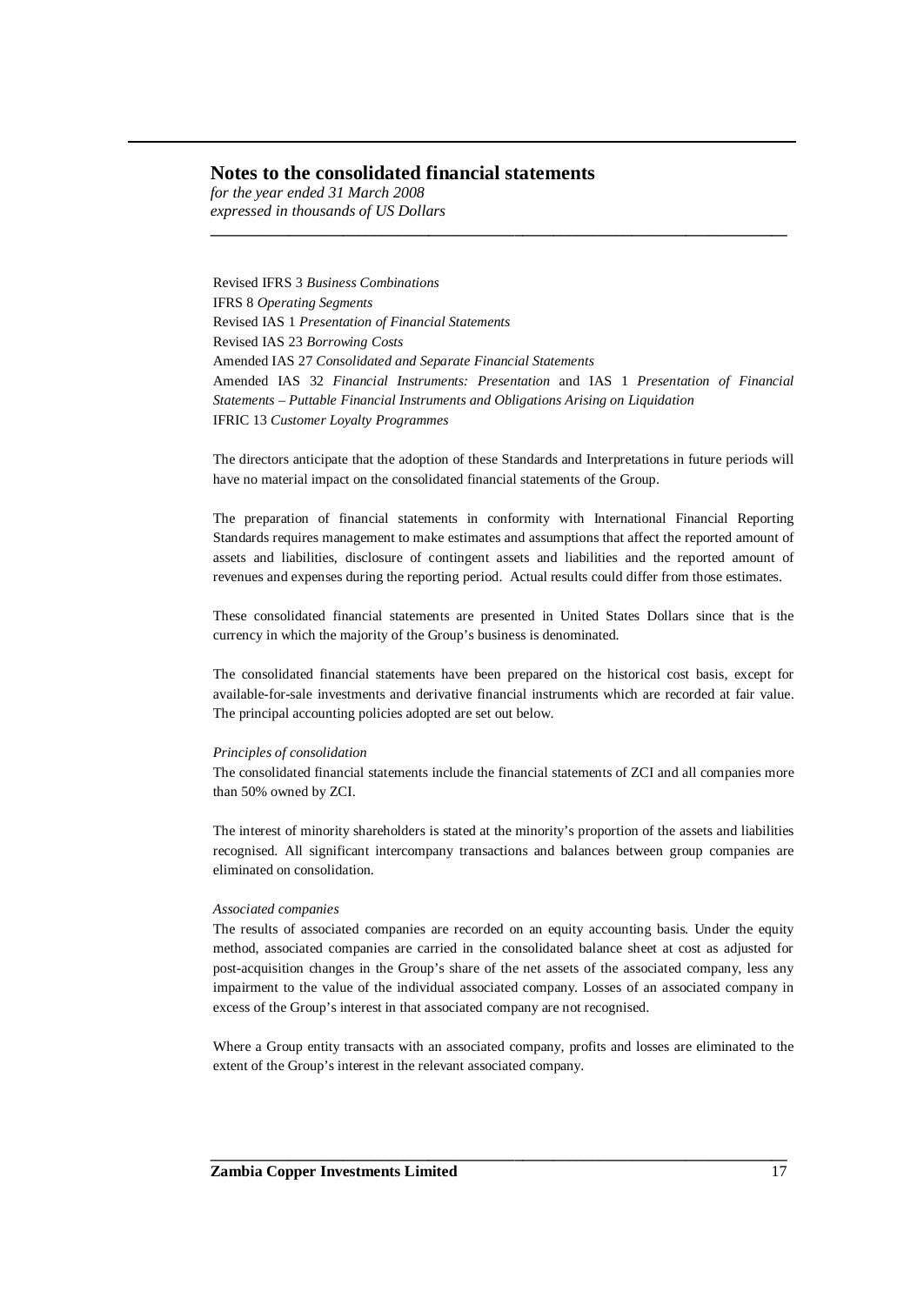*for the year ended 31 March 2008 expressed in thousands of US Dollars*

#### *Available for sale investments*

Available for sale investments are recognised on a trade-date basis and are initially measured at cost, including transaction costs. Available for sale investments are measured at subsequent reporting dates at fair value. Gains and losses arising from changes in the fair value are recognised directly in equity until the security is disposed of or is determined to be impaired at which time the cumulative gain or loss previously recognised in equity is included in the net profit and loss for the period.

**\_\_\_\_\_\_\_\_\_\_\_\_\_\_\_\_\_\_\_\_\_\_\_\_\_\_\_\_\_\_\_\_\_\_\_\_\_\_\_\_\_\_\_\_\_\_\_\_\_\_\_\_\_\_\_\_\_\_\_\_\_\_\_\_\_\_\_\_\_\_\_\_\_\_**

#### *Assets classified as held for sale*

Non-current assets are classified as assets held for sale and stated at the lower of carrying amount and fair value less cost to sell if their carrying amount is recovered principally through a sale transaction rather than through continuing use.

#### *Cash and cash equivalents*

Cash and cash equivalents comprise cash at bank, demand deposits, and other short-term highly liquid investments that are readily convertible to a known amount of cash and are subject to an insignificant risk of changes in value.

#### *Trade receivables*

Receivables are stated at their nominal value as reduced by appropriate allowances for estimate irrecoverable amounts.

#### *Long term accounts receivable*

Long-term receivables are recognised initially at their fair value. Subsequent to initial recognition, long-term receivables are stated at amortised cost with any difference between cost and redemption value being recognised in the income statement over the period of the receivable on an effective interest basis.

#### *Bank borrowings*

Interest-bearing bank loans and overdrafts are recorded at the proceeds received, net of direct issue costs. Finance charges, including premiums payable on settlement or redemption, are accounted for on an accrual basis and are added to the carrying amount of the instrument to the extent that they are not settled in the period in which they arise.

#### *Accounts payable*

Accounts payable are stated at their nominal value.

#### *Derivative financial instruments*

Derivative financial instruments are initially recorded at fair value, except for those contracts linked to unquoted equity instruments whose fair value cannot be measured reliably, on the date a derivative contract is entered into and are subsequently re-measured to their fair value at each balance sheet date. Changes in the fair value of derivatives are recognised immediately in the income statement unless the derivative is designated and effective as a hedging instrument, in which event the timing of the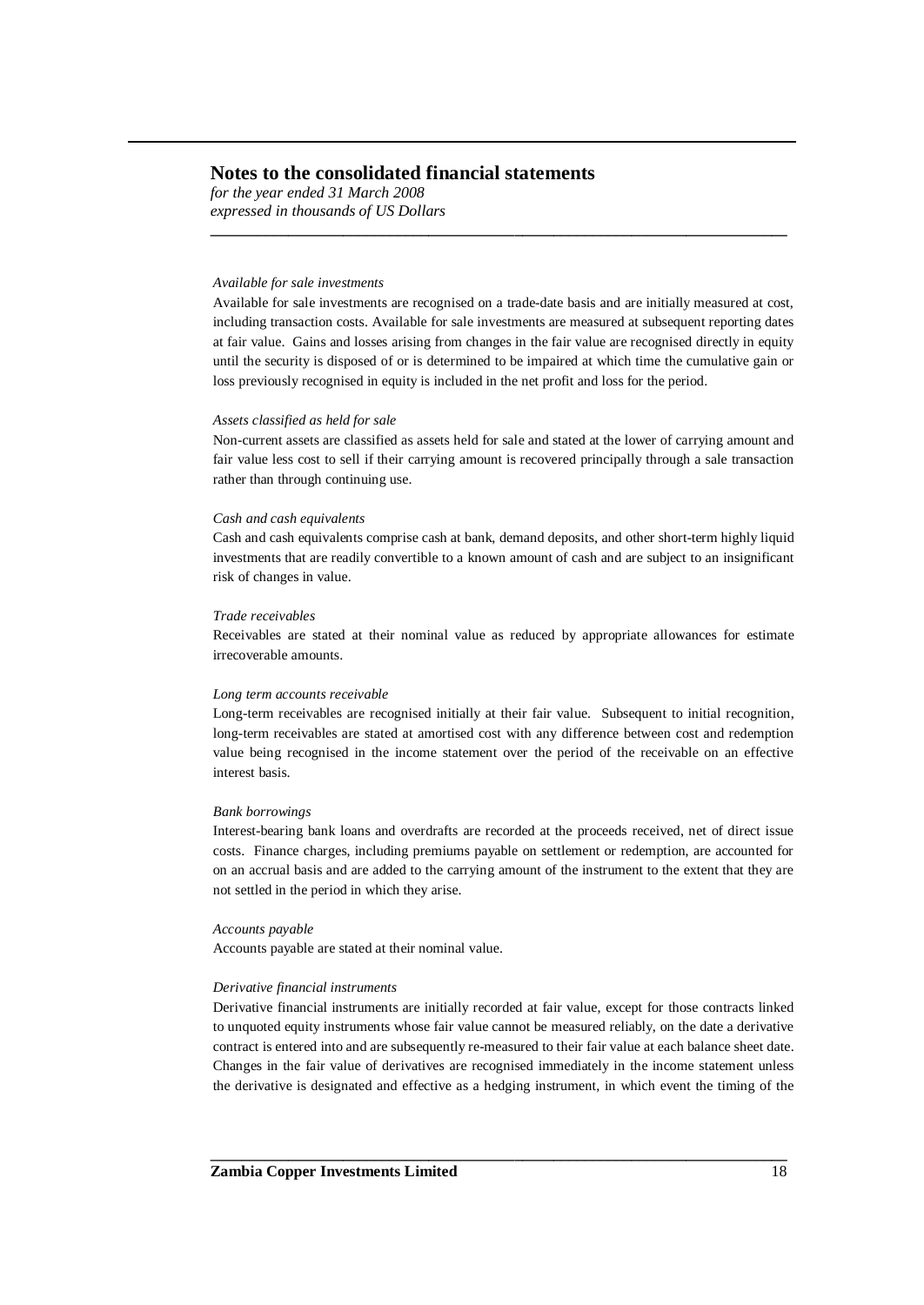*for the year ended 31 March 2008 expressed in thousands of US Dollars*

recognition in the income statement depends on the nature of the hedge relationship. Derivatives not designated into an effective hedge relationship are classified as a current asset or current liability. *Taxation*

**\_\_\_\_\_\_\_\_\_\_\_\_\_\_\_\_\_\_\_\_\_\_\_\_\_\_\_\_\_\_\_\_\_\_\_\_\_\_\_\_\_\_\_\_\_\_\_\_\_\_\_\_\_\_\_\_\_\_\_\_\_\_\_\_\_\_\_\_\_\_\_\_\_\_**

Income tax expense represents the tax currently payable.

Deferred tax is the tax expected to be payable or recoverable on differences between the carrying amount of assets and liabilities in the financial statements and the corresponding tax basis used in the computation of taxable profit and is accounted for using the balance sheet liability method. Deferred tax liabilities are generally recognised for all taxable temporary differences and deferred tax assets are recognised to the extent that it is probable that taxable profits will be available against which deductible temporary differences can be utilised. Such assets and liabilities are not recognised if the temporary difference arises from goodwill or from the initial recognition of other assets and liabilities in a transaction that affects neither the tax profit nor the accounting profit.

#### *Translation of foreign currencies*

Transactions denominated in currencies other than United States Dollars are accounted for at the rate of exchange ruling on the date of the transaction.

Monetary assets and liabilities denominated in currencies other than United States Dollars are accounted for at the rates of exchange ruling at the balance sheet date, or at the forward rate determined in forward exchange contracts. Gains and losses arising on translation are included in the profit and loss account for the period.

### **4 Principal activity and segmental information**

The Company's principal activity is the holding of an equity interest in KCM. The Company has only one reportable segment, it's principal activity.

### **5 Profit per share**

|                                                        | 2008    | 2007    |
|--------------------------------------------------------|---------|---------|
| Headline earnings (USD '000)                           | 32,339  | 85,398  |
| Less exceptional expenses :                            |         |         |
| Negative fair value of derivative (see Note 16)        | (4,361) |         |
| Net profit attributable to shareholders (USD '000)     | 27,978  | 85,398  |
|                                                        |         |         |
| Weighted average number of shares in issue (thousands) | 126.197 | 126.197 |
| Headline earnings per share (US cents per share)       | 25.62   | 67.67   |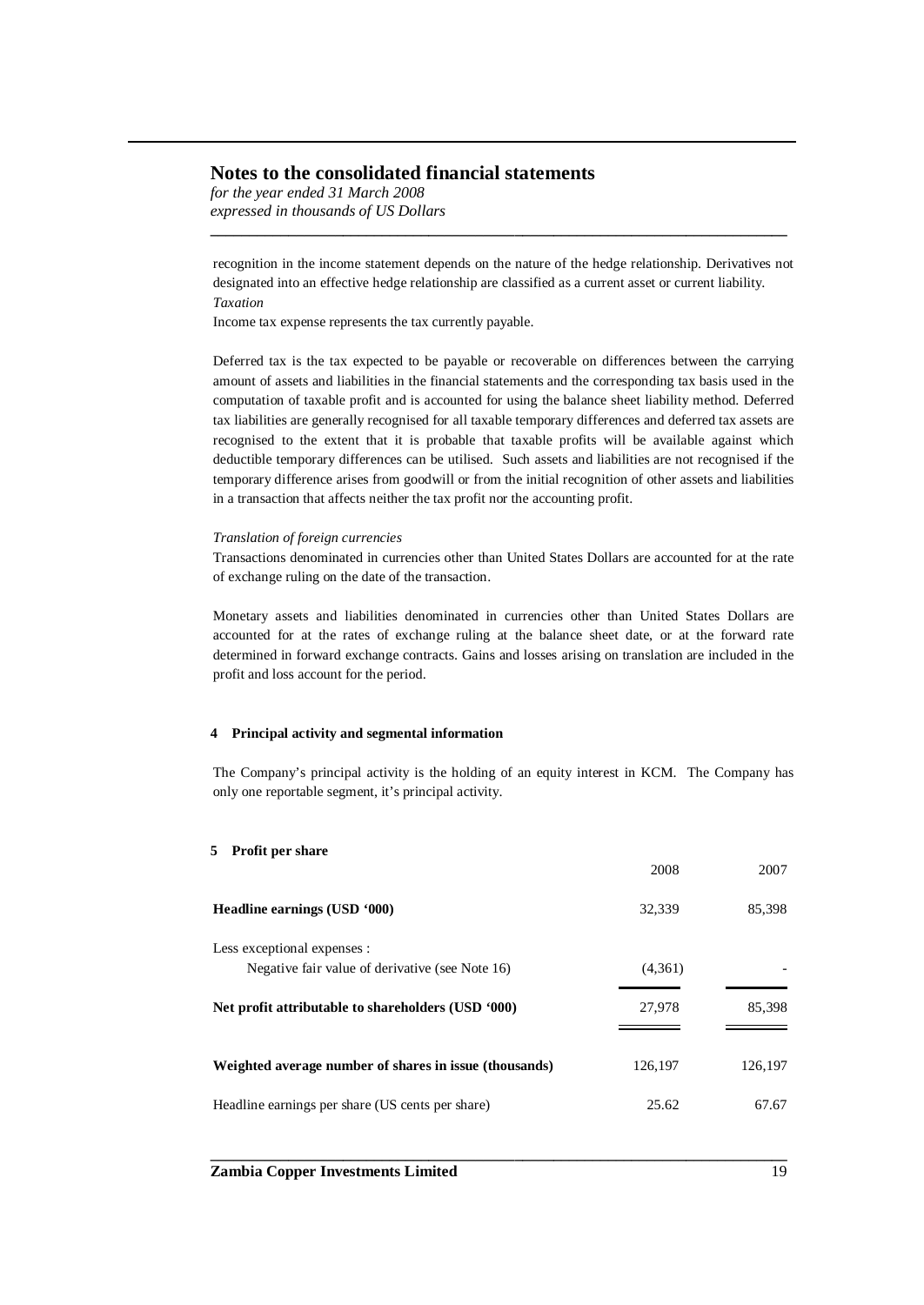*for the year ended 31 March 2008 expressed in thousands of US Dollars*

| Basic net profit per share (US cents per share)                                                                                                                        | 22.17 | 67.67 |
|------------------------------------------------------------------------------------------------------------------------------------------------------------------------|-------|-------|
| Basic profit per share is calculated by dividing the net profit attributable to the shareholders by the<br>weighted average number of shares in issue during the year. |       |       |
| <b>Finance income</b><br>6                                                                                                                                             |       |       |
|                                                                                                                                                                        | 2008  | 2007  |
| Interest income on short term bank deposits                                                                                                                            | 135   | 97    |
| Unwinding of discount on deferred purchase consideration                                                                                                               | 330   | 633   |
|                                                                                                                                                                        | 465   | 730   |
| <b>Taxation</b><br>7                                                                                                                                                   | 2008  | 2007  |
| Current income tax                                                                                                                                                     | 67    | 60    |
| Payable in respect of the year                                                                                                                                         | 67    | 60    |
| Paid during the year                                                                                                                                                   | (86)  | (76)  |
| Included in accounts receivable and prepaid expenses                                                                                                                   | (19)  | (16)  |
| Long term accounts receivable<br>8                                                                                                                                     |       |       |
|                                                                                                                                                                        | 2008  | 2007  |
| Receivable from Vedanta (after discounting to net present value)                                                                                                       |       | 4,890 |

**\_\_\_\_\_\_\_\_\_\_\_\_\_\_\_\_\_\_\_\_\_\_\_\_\_\_\_\_\_\_\_\_\_\_\_\_\_\_\_\_\_\_\_\_\_\_\_\_\_\_\_\_\_\_\_\_\_\_\_\_\_\_\_\_\_\_\_\_\_\_\_\_\_\_**

Resulting from the Vedanta transaction (see note 17), the Company will receive consideration of USD 23,200,000 for waiver of their pre-emptive subscription rights to KCM shares. This amount is receivable over a period from 4 November 2004 to 31 December 2008. The deferred consideration is recorded at its discounted net present value.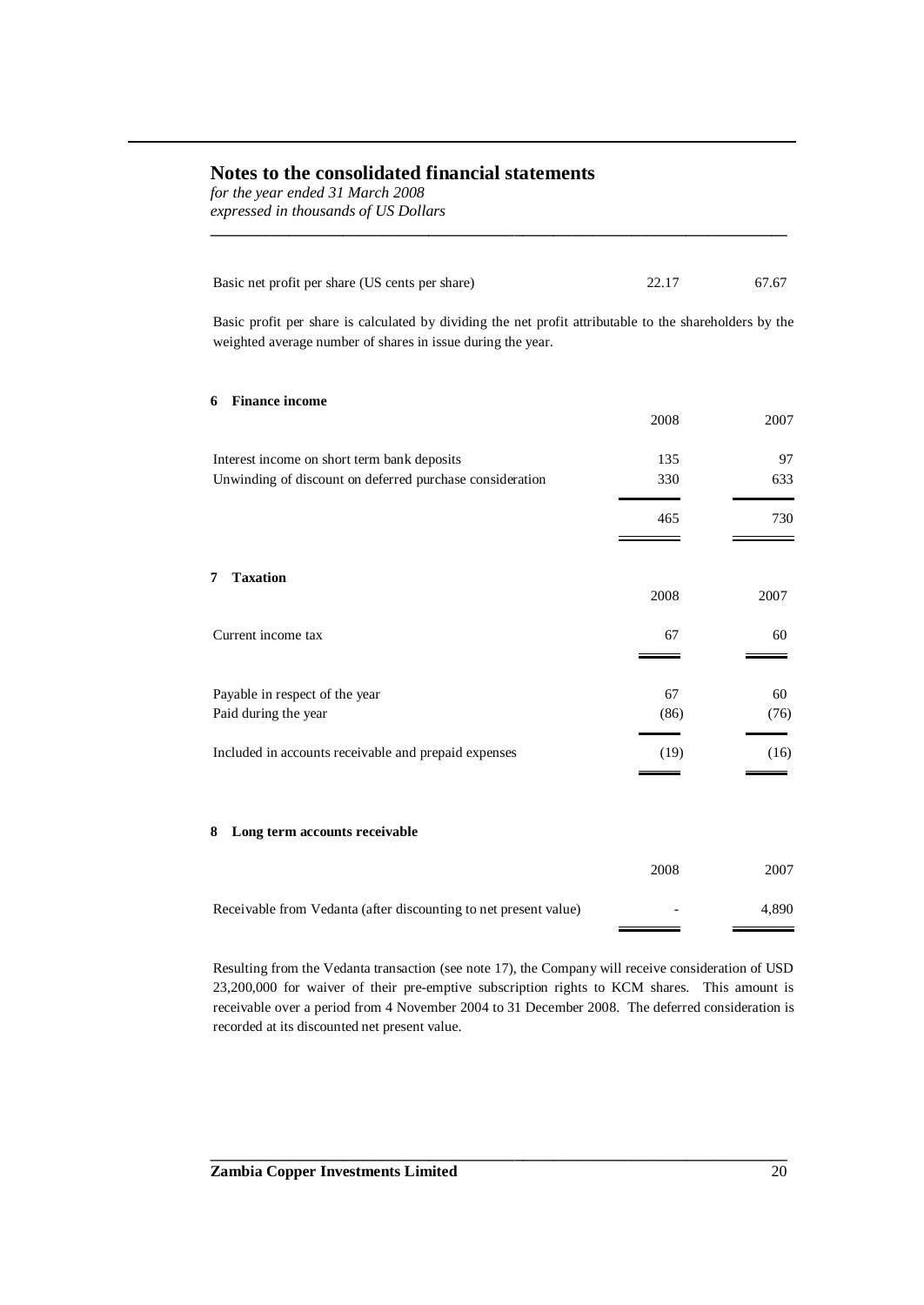*for the year ended 31 March 2008 expressed in thousands of US Dollars*

#### **9 Available for sale investment**

|                                      | 2008   | 2007   |
|--------------------------------------|--------|--------|
| Balance at the beginning of the year | 10,593 | 2,842  |
| Additions during the year            | 1,600  | 7,220  |
| Movement in fair value for the year  | 129    | 531    |
| Balance at the end of the year       | 12,322 | 10,593 |
|                                      |        |        |

**\_\_\_\_\_\_\_\_\_\_\_\_\_\_\_\_\_\_\_\_\_\_\_\_\_\_\_\_\_\_\_\_\_\_\_\_\_\_\_\_\_\_\_\_\_\_\_\_\_\_\_\_\_\_\_\_\_\_\_\_\_\_\_\_\_\_\_\_\_\_\_\_\_\_**

The investment above represents investments in an equity mutual fund. The fair value for available for sale investments is based on dealer price quotations. The Group has not designated any financial assets that are classified as held for trading as financial assets at fair value through profit and loss.

#### **10 Assets classified as held for sale**

Based on the accounting requirements of IFRS 5, the investment in KCM meets the criteria to be classified as held for sale with effect from 30 September 2007. Before that date, the equity shareholding in KCM was classified as an associated company (see Note 15). The investment is measured at its carrying value as of 30 September 2007 and equity accounting was discontinued as from that date.

### **11 Accounts receivable**

|                               | 2008  | 2007  |
|-------------------------------|-------|-------|
| Other debtors and prepayments | 38    | 30    |
| Receivable from Vedanta       | 5,220 | 5,220 |
|                               | 5,258 | 5,250 |
|                               |       |       |

The Group has credit risk attributable to its trade receivables and other debtors. The amounts presented in the balance sheet are net of allowances for doubtful receivables, estimated by the Group's management based on prior experience and their assessment of the current economic environment.

The Group has no significant risk attributable to the amount receivable from Vedanta, as they are a highly capitalised company with substantial assets and earnings worldwide. Vedanta is listed on the London Stock Exchange.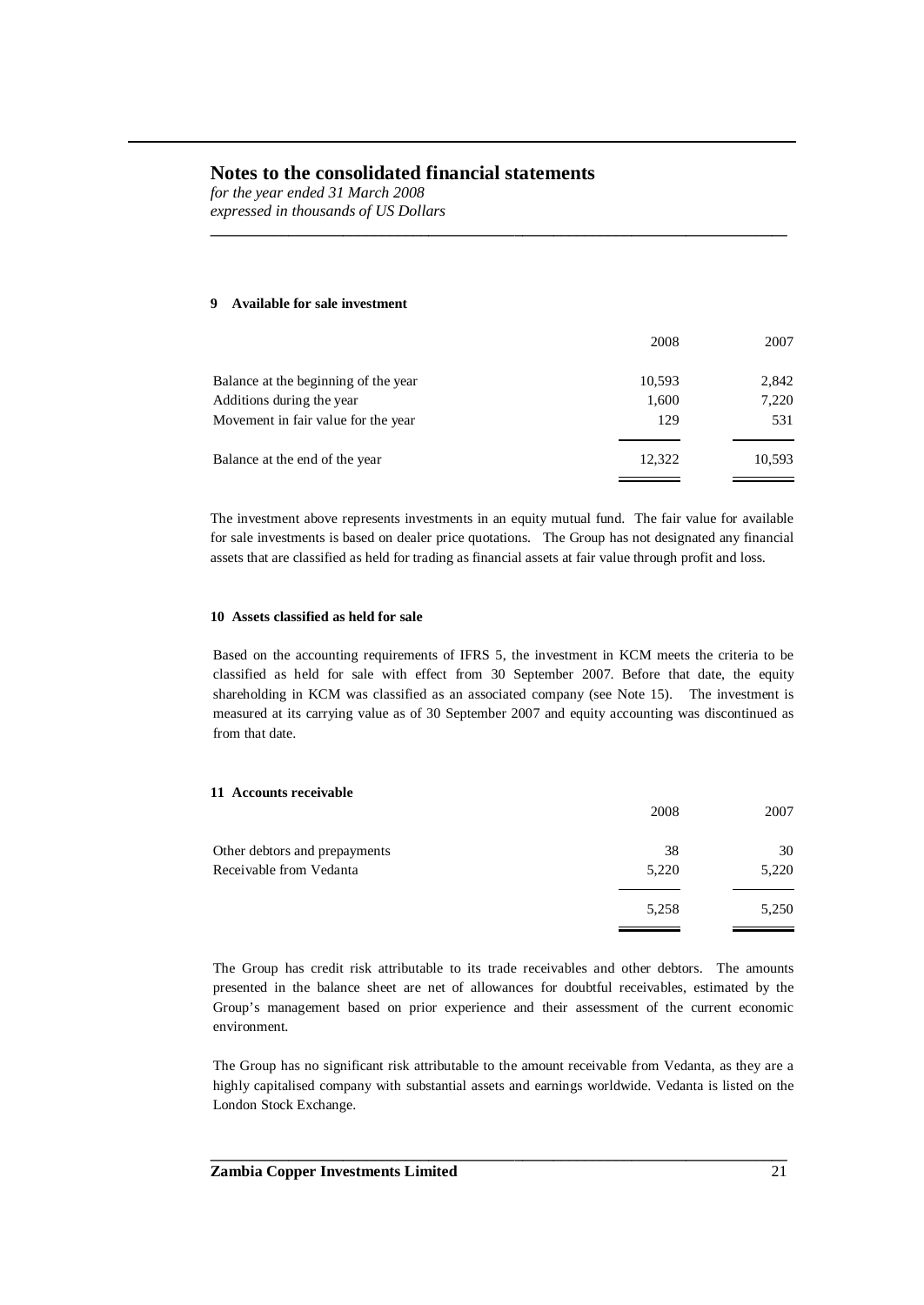*for the year ended 31 March 2008 expressed in thousands of US Dollars*

| 12 Cash and cash equivalents   |       |       |
|--------------------------------|-------|-------|
|                                | 2008  | 2007  |
| Call deposits and cash at bank | 6.584 | 2,856 |

**\_\_\_\_\_\_\_\_\_\_\_\_\_\_\_\_\_\_\_\_\_\_\_\_\_\_\_\_\_\_\_\_\_\_\_\_\_\_\_\_\_\_\_\_\_\_\_\_\_\_\_\_\_\_\_\_\_\_\_\_\_\_\_\_\_\_\_\_\_\_\_\_\_\_**

Cash and cash equivalents include cash in current accounts and cash deposits which mature within three months. The credit risk on cash and liquid funds is limited because the counterparties are banks with high credit ratings assigned by international credit-rating agencies.

All deposits have a floating interest rate and mature within three months.

### **13 Accounts payable and accrued liabilities**

|                                      | 2008  | 2007 |
|--------------------------------------|-------|------|
| Sundry payables and accrued expenses | 2,935 | 188  |
| Fair value of derivative liability   | 4,361 |      |
|                                      | 7.296 | 188  |
|                                      |       |      |

Sundry payables principally comprise amounts outstanding in respect of ongoing costs and the arbitration costs relating to the Vedanta call option, as well as amounts accrued in respect of operating costs. The fair value of the derivative liability represents the fair value of the Vedanta call option (see Note 18).

### **14 Capital**

|                                                              | 2008   | 2007   |
|--------------------------------------------------------------|--------|--------|
| Share capital                                                |        |        |
| <b>Authorised</b>                                            |        |        |
| 130,000,000 ordinary shares of BD\$0.24 each (USD 0.24 each) | 31,200 | 31,200 |
| 50,000 deferred shares of BD\$0.24 each (USD 0.24 each)      | 12     | 12     |
|                                                              | 31.212 | 31.212 |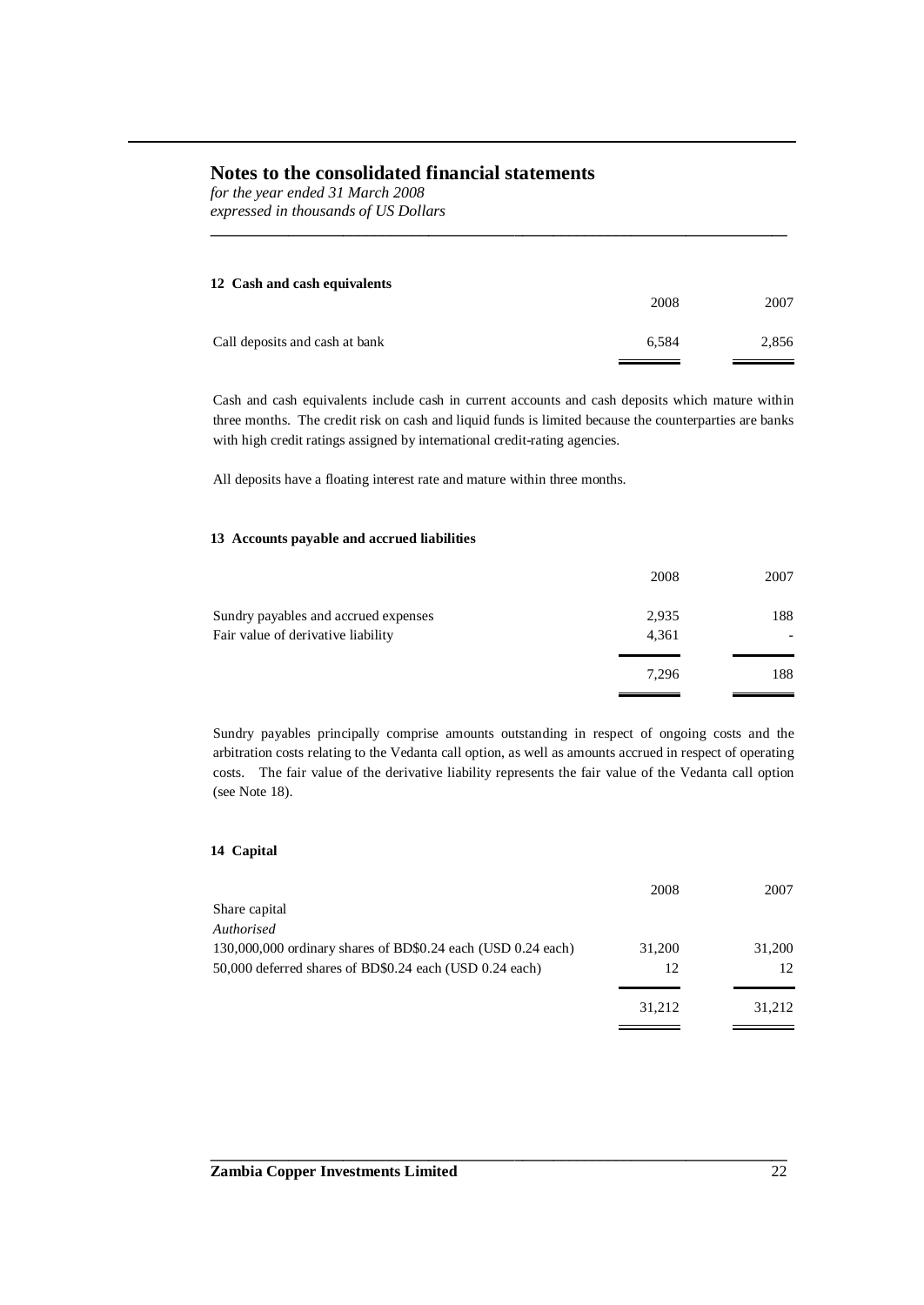*for the year ended 31 March 2008 expressed in thousands of US Dollars*

| 2008    | 2007    |
|---------|---------|
|         |         |
| 30.287  | 30,287  |
| 12      | 12      |
| 30.299  | 30,299  |
| 304.248 | 304.248 |
| 334,547 | 334,547 |
|         |         |

**\_\_\_\_\_\_\_\_\_\_\_\_\_\_\_\_\_\_\_\_\_\_\_\_\_\_\_\_\_\_\_\_\_\_\_\_\_\_\_\_\_\_\_\_\_\_\_\_\_\_\_\_\_\_\_\_\_\_\_\_\_\_\_\_\_\_\_\_\_\_\_\_\_\_**

### *Ordinary shares*

The ordinary shares have full voting rights and rights to dividends, and will be entitled on a winding up to a distribution equal to their par value and share premium created on their issue.

### *Deferred shares*

The deferred shares do not have any voting rights or right to participate in the profits or assets of the Company, other than the right to receive on the winding up of the Company the amount paid up, up to the amount of 24 Bermudian cents only, after all ordinary shares have received a distribution equal to their par value and any share premium which remains distributable to them.

# **15 Subsidiaries and associated company**

Details of the Company and it's subsidiaries at 31 March 2008 are as follows:

|                                   | Place of<br>incorporation | Proportion<br>of ownership |                    |
|-----------------------------------|---------------------------|----------------------------|--------------------|
|                                   | and operation             | interest $(\%)$            | Principal activity |
| Name of parent company            |                           |                            |                    |
| Zambia Copper Investments Limited | Bermuda                   | $\overline{\phantom{a}}$   | Holding company    |
| Name of subsidiary                |                           |                            |                    |
| <b>ZCI Holdings S.A.</b>          | Luxembourg                | 100 %                      | Holding company    |
| <b>ZCI Holdings Limited</b>       | Liberia                   | 100%                       | Holding company    |
| Zambia Copper Investments         |                           |                            |                    |
| (Luxembourg) Limited              | Luxembourg                | 100%                       | Holding company    |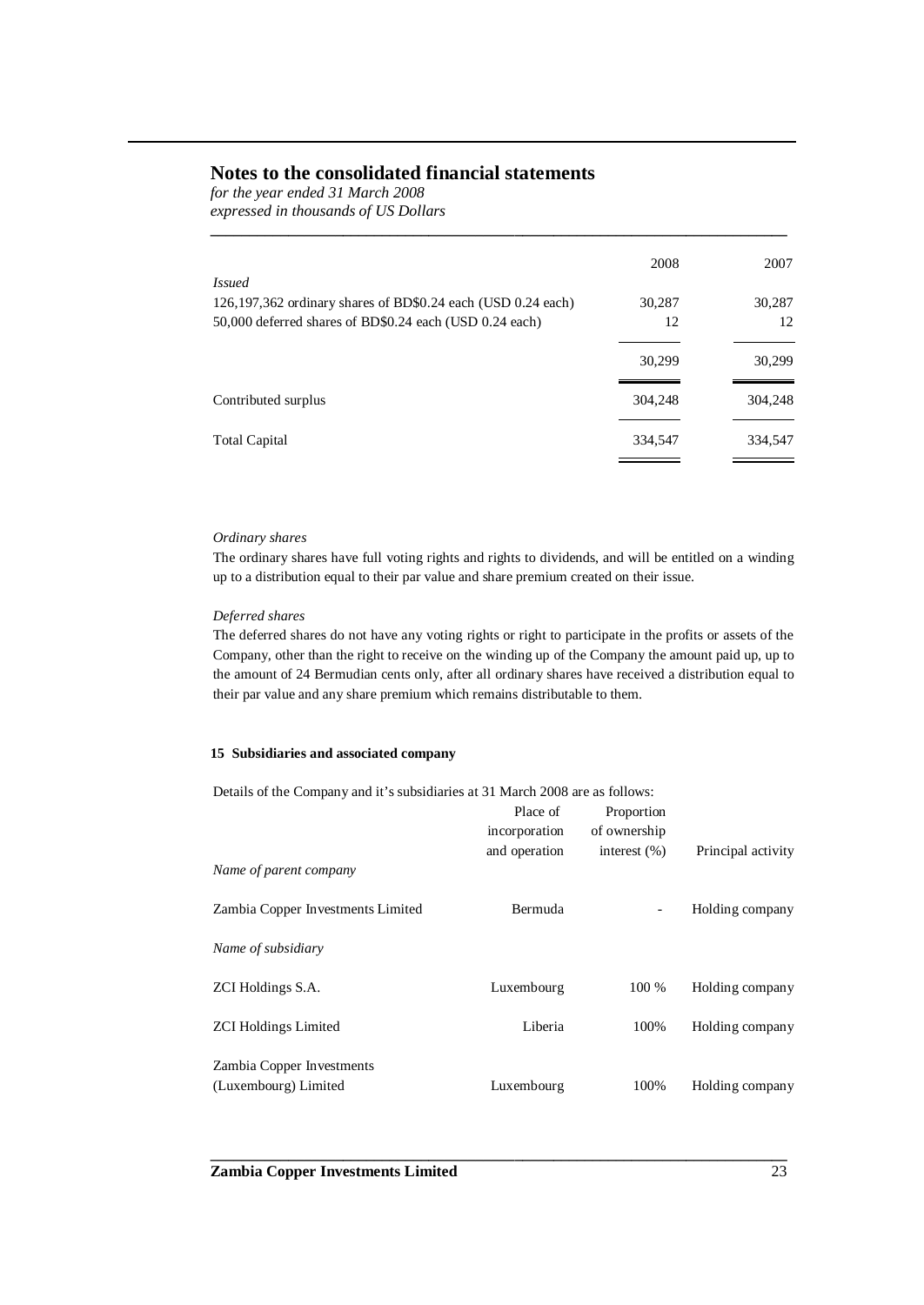*for the year ended 31 March 2008 expressed in thousands of US Dollars*

The Company holds a 28.4% equity stake in Konkola Copper Mines Plc (KCM), a company registered in the Republic of Zambia and operating in mining and ore processing. With effect from 30 September 2007, this investment met the criteria to be classified as held for sale in accordance with IFRS 5. From that date, it was no longer considered to be an associated company, and equity accounting was discontinued.

**\_\_\_\_\_\_\_\_\_\_\_\_\_\_\_\_\_\_\_\_\_\_\_\_\_\_\_\_\_\_\_\_\_\_\_\_\_\_\_\_\_\_\_\_\_\_\_\_\_\_\_\_\_\_\_\_\_\_\_\_\_\_\_\_\_\_\_\_\_\_\_\_\_\_**

|                                      | 2008       | 2007    |
|--------------------------------------|------------|---------|
| Value at beginning of year           | 170,313    | 84,502  |
| Share of associated company's profit | 36,268     | 85,577  |
| Dividends received                   | (1,628)    | (1,628) |
| Share of equity movements            | 445        | 1,862   |
| Reclassification                     | (205, 398) |         |
| Value at end of year                 |            | 170,313 |

At 31 March 2007, the Group accounted for its share of KCM's deficit on hedging reserves directly in equity. With effect from 30 September 2007, the USD (12,113,000) balance of KCM's hedging reserve was reclassified as an amount recognised directly in equity relating to assets classified as held for sale.

### **16 Net cost arising from assets classified as held for sale**

The net cost arising from assets classified as held for sale is comprised of dividend income of USD 1,629,000, offset with the negative fair value of the derivative financial instrument of USD (4,361,000), which is computed as the difference between the exercise price of the Vedanta call option of USD 213,150,000 less the carrying cost of the assets classified as held for sale of USD 205,398,000 and amounts recognised directly in equity relating to assets classified as held for sale of USD 12,113,000.

### **17 Restructuring**

With effect from 5 November 2004, the Company entered into an agreement with Vedanta Resources Plc (Vedanta), which resulted in dilution of the Company's interest in KCM.

The key terms of the Vedanta investment that the Parties agreed to were as follows:

the subscription by Vedanta for sufficient new KCM ordinary shares for an amount of US\$25 million such that Vedanta obtained a 51% interest in KCM. Accordingly, ZCI reduced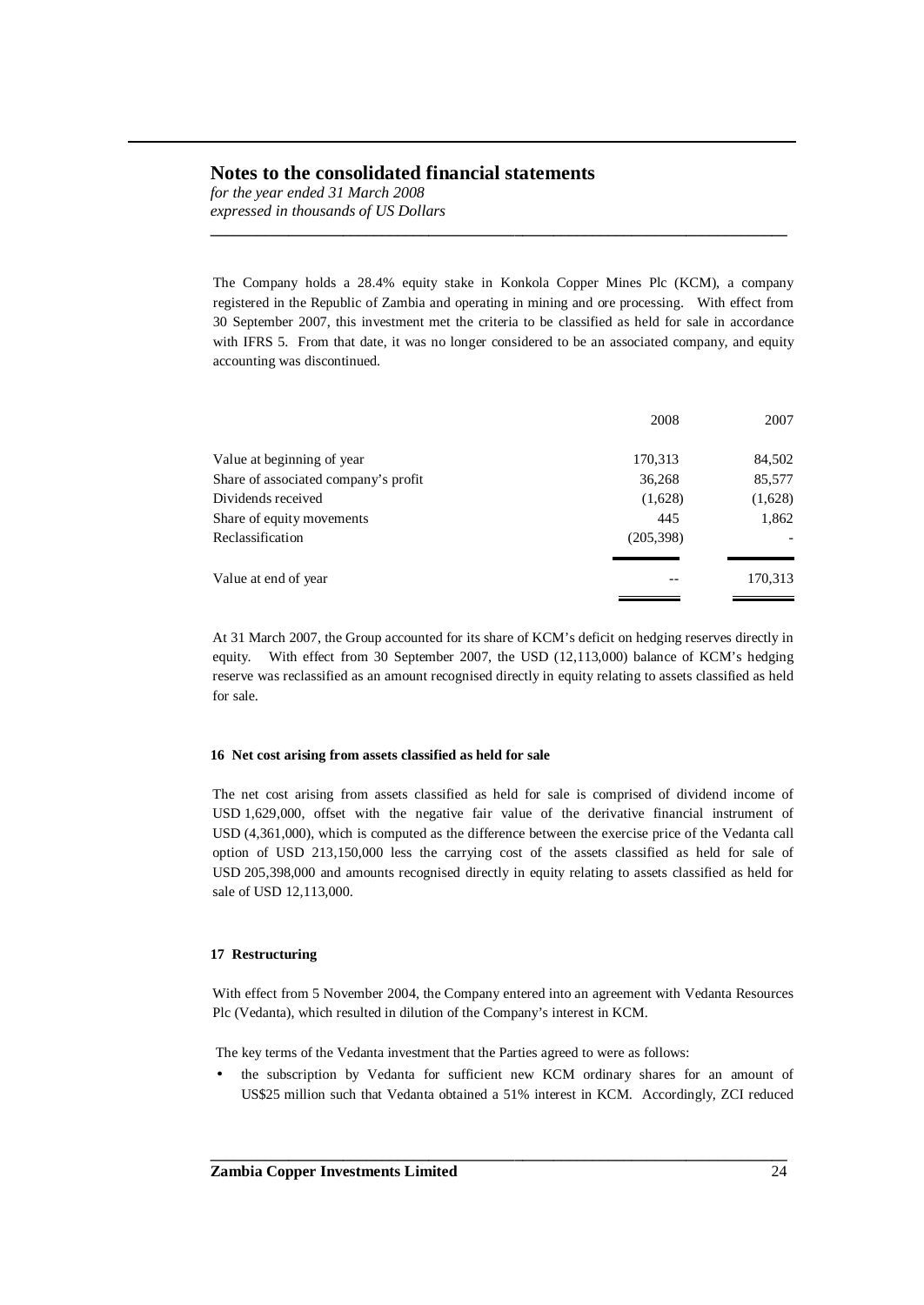*for the year ended 31 March 2008 expressed in thousands of US Dollars*

> its interest in KCM from 58% to 28.4% and ZCCM-IH reduced its interest in KCM from 42% to 20.6%;

**\_\_\_\_\_\_\_\_\_\_\_\_\_\_\_\_\_\_\_\_\_\_\_\_\_\_\_\_\_\_\_\_\_\_\_\_\_\_\_\_\_\_\_\_\_\_\_\_\_\_\_\_\_\_\_\_\_\_\_\_\_\_\_\_\_\_\_\_\_\_\_\_\_\_**

- Vedanta subscribed for KCM shares, ZCI and ZCCM-IH waived their pre-emptive subscription rights. As consideration for this waiver, ZCI received a deferred consideration of US\$23.2 million from Vedanta, payable over a period commencing on the completion date of the Vedanta investment and ending on 31 December 2008. The schedule of deferred payments is as follows:
- two million, three hundred and twenty thousand US dollars (US\$2,320,000) on the Completion Date;
- five million, two hundred and twenty thousand US dollars (US\$5,220,000) on 31 December 2005;
- five million, two hundred and twenty thousand US dollars (US\$5,220,000) on 31 December 2006;
- five million, two hundred and twenty thousand US dollars (US\$5,220,000) on 31 December 2007; and
- five million, two hundred and twenty thousand US dollars (US\$5,220,000) on 31 December 2008;

In the event that the free cash flow (after sustaining and project capital expenditures) of KCM is negative at any time during a period of nine years after the completion date of the Vedanta investment, then Vedanta will guarantee and be responsible for providing or securing the necessary additional funding required by KCM to immediately fund to the extent of the negative cash flow up to but not exceeding a cumulative amount of US\$220 million ("standby funding commitment"). Should this standby funding commitment be provided by Vedanta in the form of equity, it will be nondilutive to existing shareholders.

Vedanta has contractually undertaken not to exit KCM prior to 1 January 2008. Thereafter if it wishes to exit, Vedanta is required to provide a twelve month notice period during which time it will provide management to KCM and it will pay an exit fee equivalent to the following years budgeted capital expenditure (as adjusted for any over or under spending of capital expenditure in prior financial periods), with its standby funding commitment terminating on the exit date.

Vedanta has agreed that KCM will set aside a portion of its future annual free cash flow to create a cash reserve so that the shareholders and GRZ have assurance that as cash is accumulated in the reserve, KCM has dedicated funds available to fund its environmental and terminal benefit obligations.

### **18 Contingencies**

### *Vedanta call option deed*

Vedanta has a call option over ZCI's shares in KCM, exercisable on either a positive development decision on the Konkola Ore Body Extension Project or the achievement by Konkola mine, a division of KCM, of 3 million tone per annum (tpa) of ore production for four consecutive quarters. The exercise price will be determined by an independent investment bank.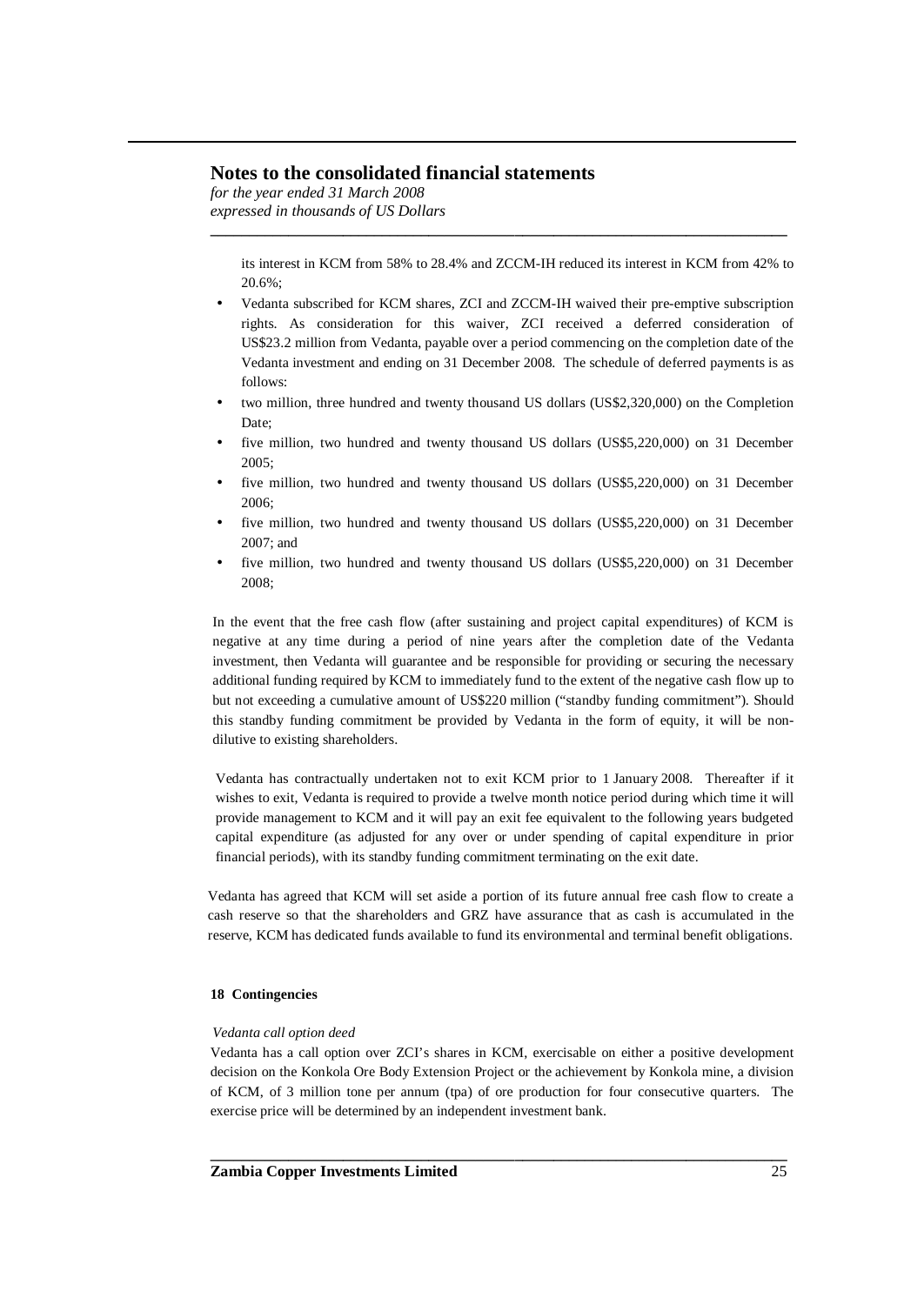*for the year ended 31 March 2008 expressed in thousands of US Dollars*

### *ZCI / ZCCM-IH call option deed*

If the KCM board determines not to proceed with the further development of the Konkola ore body, then ZCI and ZCCM-IH will have a call option over Vedanta's shares in KCM, exercisable on or after 31 December 2009 at the prevailing fair market value of such shares. However, if Vedanta can demonstrate, at any time before the exercise date of the call option, that an additional five years production for the period from 2013 to 2017, at 175 000 tpa of produced finished copper utilising the existing KCM mining licences and adjacent areas is achievable, then in those circumstances the exercise date of the call option will be deferred for a period of five years, such that it may not be exercised prior to 31 December 2014.

**\_\_\_\_\_\_\_\_\_\_\_\_\_\_\_\_\_\_\_\_\_\_\_\_\_\_\_\_\_\_\_\_\_\_\_\_\_\_\_\_\_\_\_\_\_\_\_\_\_\_\_\_\_\_\_\_\_\_\_\_\_\_\_\_\_\_\_\_\_\_\_\_\_\_**

During 2006, Vedanta gave notice that it was exercising its option under the Vedanta call option deed. In January 2008, an exercise price of USD 213,150,000 was established by N M Rothschild & Sons Limited acting as an independent investment bank under the terms of the arbitration process. The Group has recorded a liability in the balance sheet and expense in the income statement for the USD 4,361,000 negative fair value of this derivative financial instrument.

### **19 Related party transactions**

The Company has no employees and in consequence utilises the administrative services of Maitland Luxembourg S.A., which is part of the Maitland Group. Steven Georgala is a director of the Maitland Group. The Maitland Group received from ZCI fees of USD 804,442 (2007: USD 593,165).

The directors of the Company received fees of USD 173,554 (2007: USD 144,549) for their services and USD 82,670 for additional expenses (2007: USD 31,146). The Company and KCM shared certain common directors; in 2008, T Kamwendo and S Georgala received fees and expenses of USD 13,500 from KCM (2007: USD 45,072). All directors fees payable to S Georgala are payable to the Maitland Group.

### **20 Subsequent events**

Vedanta settled it's obligations under the terms of the Vedanta call option deed (see note 18) with an effective date of 9 April 2008. The Group's 28.4% equity investment in KCM was transferred to Vedanta on that date in exchange for the cash receipt of the exercise price of Vedanta's call option, USD 213,150,000.

### **21 Going concern**

On 9 April 2008, the Company sold its sole material asset, the equity investment in KCM, thereby completing the contractually defined process that had been imposed on the Company and its Board by Anglo American Plc (Anglo) when Anglo exited from its investment in KCM towards the end of 2002. While the Company's ability to continue as a going concern remains unaffected by this sale,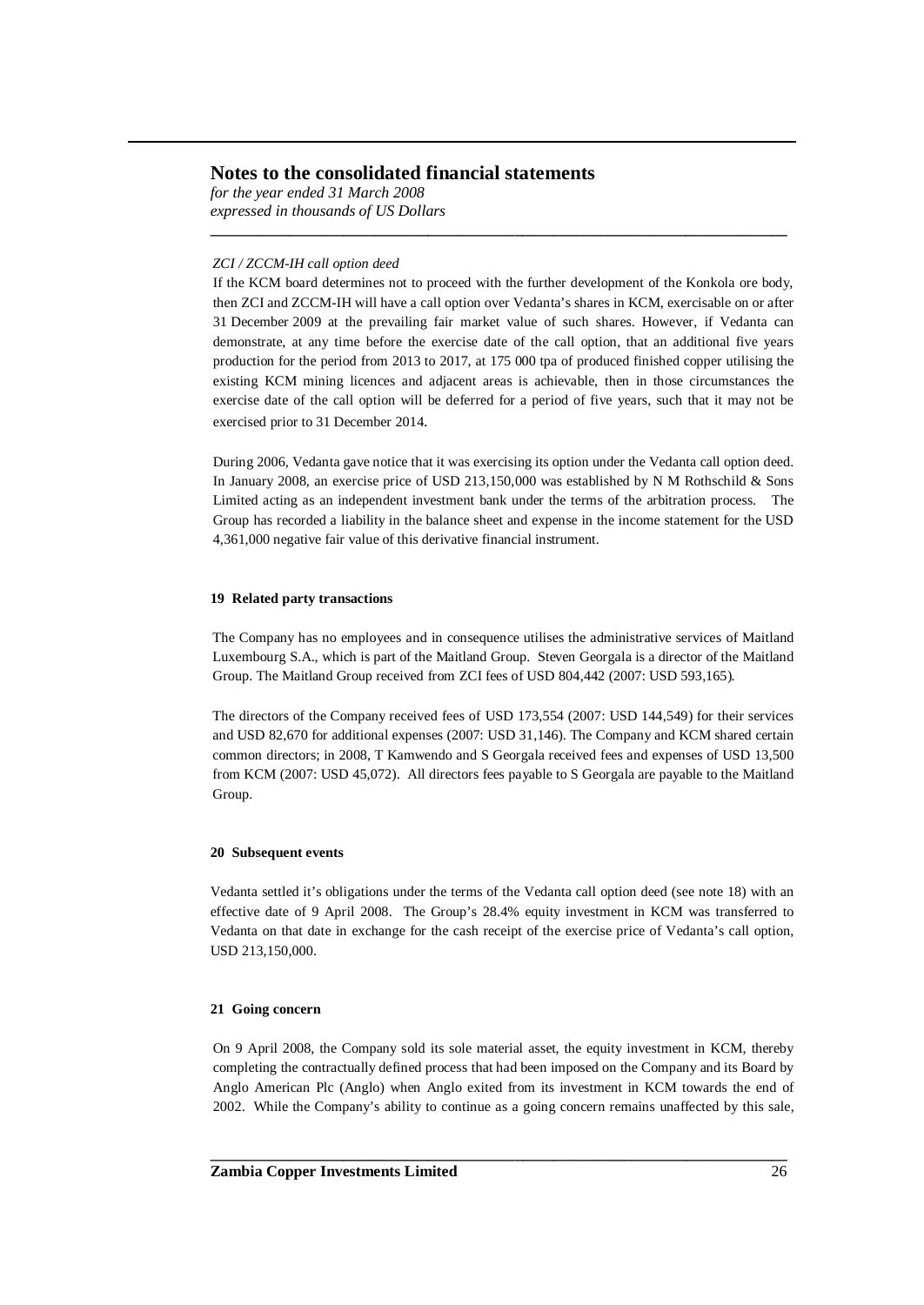*for the year ended 31 March 2008 expressed in thousands of US Dollars*

the future direction of the Company remains to be decided. The Directors will present proposals and recommendations for the future operations of the Company to the shareholders at the Annual General Meeting on 24 September 2008. The Company's continuation in operational existence as a going concern, or otherwise, will be determined by the shareholders at the Annual General Meeting.

**\_\_\_\_\_\_\_\_\_\_\_\_\_\_\_\_\_\_\_\_\_\_\_\_\_\_\_\_\_\_\_\_\_\_\_\_\_\_\_\_\_\_\_\_\_\_\_\_\_\_\_\_\_\_\_\_\_\_\_\_\_\_\_\_\_\_\_\_\_\_\_\_\_\_**

### **22 Holding company**

There is no ultimate holding company.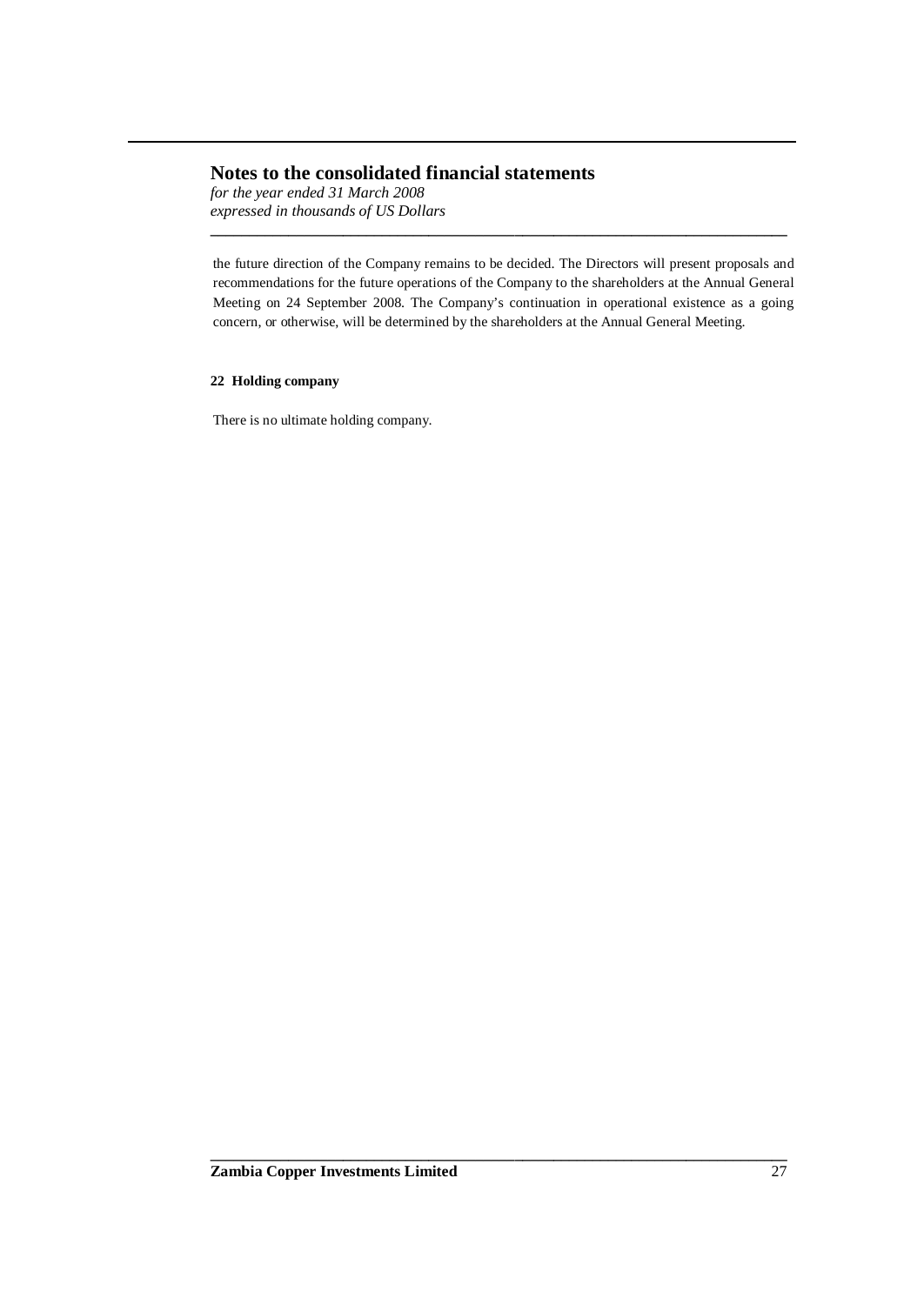# **Report of the auditor**

To the Shareholders of Zambia Copper Investments Limited Clarendon House 2 Church Street Hamilton Bermuda

### **REPORT OF THE REVISEUR D'ENTREPRISES**

**\_\_\_\_\_\_\_\_\_\_\_\_\_\_\_\_\_\_\_\_\_\_\_\_\_\_\_\_\_\_\_\_\_\_\_\_\_\_\_\_\_\_\_\_\_\_\_\_\_\_\_\_\_\_\_\_\_\_\_\_\_\_\_\_\_\_\_\_\_\_\_\_\_\_**

We have audited the accompanying consolidated financial statements of Zambia Copper Investments Limited, which comprise the consolidated balance sheet as at March 31, 2008 and the related consolidated statements of income, changes in equity and cash flows for the year then ended, and a summary of significant accounting policies and other explanatory notes as set out on pages 12 to 27.

#### *Board of directors' responsibility for the consolidated financial statements*

The board of directors is responsible for the preparation and fair presentation of these consolidated financial statements in accordance with International Financial Reporting Standards. This responsibility includes: designing, implementing and maintaining internal controls relevant to the preparation and fair presentation of consolidated financial statements that are free from material misstatement, whether due to fraud or error; selecting and applying appropriate accounting policies; and making accounting estimates that are reasonable in the circumstances.

#### *Responsibility of the Réviseur d'Entreprises*

Our responsibility is to express an opinion on these consolidated financial statements based on our audit. We conducted our audit in accordance with International Standards on Auditing as adopted by the Institut des Réviseurs d'Entreprises. Those standards require that we comply with ethical requirements and plan and perform the audit to obtain reasonable assurance whether the consolidated financial statements are free from material misstatement.

An audit involves performing procedures to obtain audit evidence about the amounts and disclosures in the consolidated financial statements. The procedures selected depend on the judgement of the Réviseur d'Entreprises, including the assessment of the risks of material misstatement of the consolidated financial statements, whether due to fraud or error. In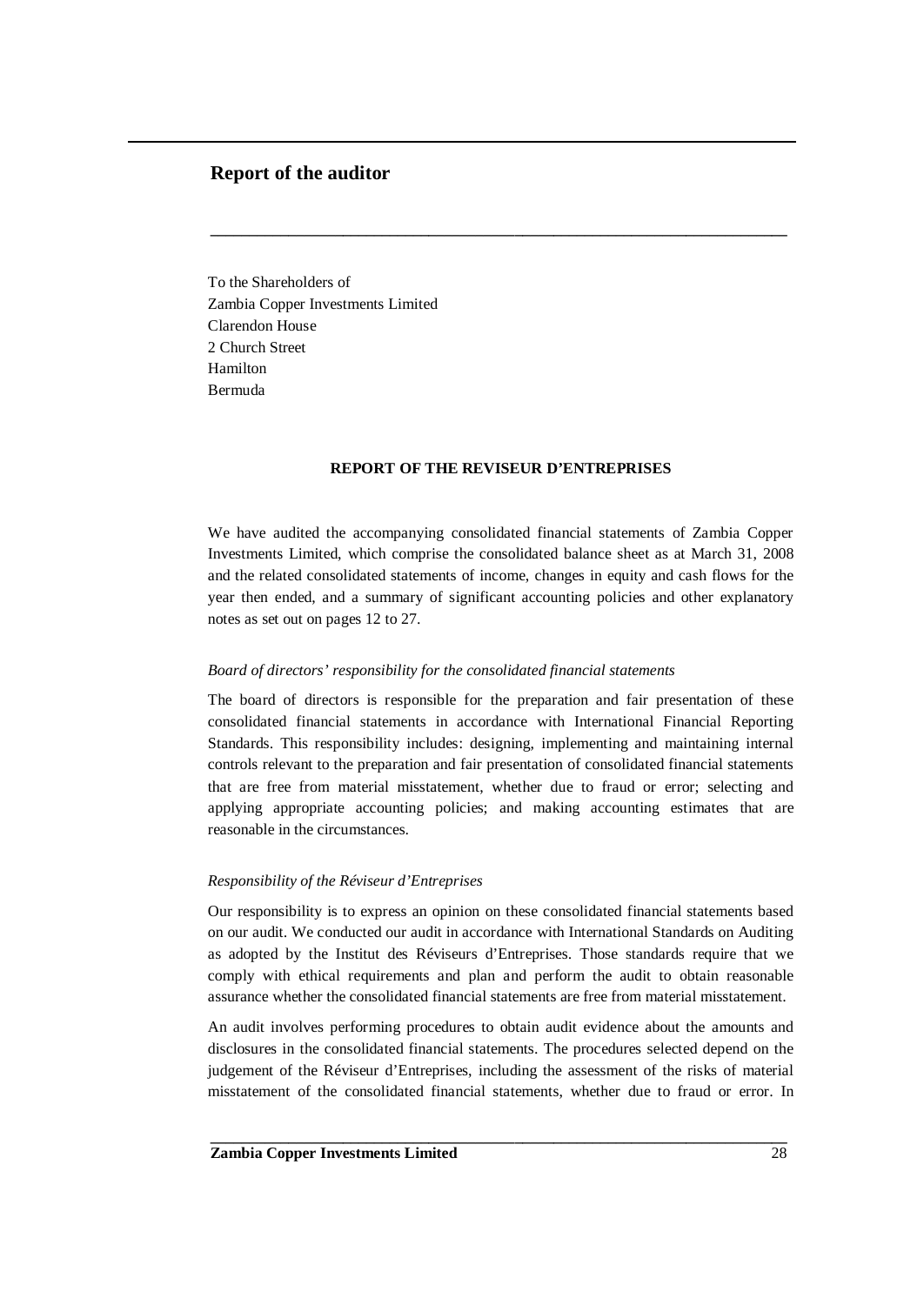making those risk assessments, the Réviseur d'Entreprises considers internal controls relevant to the entity's preparation and fair presentation of the consolidated financial statements in order to design audit procedures that are appropriate in the circumstances, but not for the purpose of expressing an opinion on the effectiveness of the entity's internal controls. An audit also includes evaluating the appropriateness of accounting policies used and the reasonableness of accounting estimates made by the board of directors, as well as evaluating the overall presentation of the consolidated financial statements.

**\_\_\_\_\_\_\_\_\_\_\_\_\_\_\_\_\_\_\_\_\_\_\_\_\_\_\_\_\_\_\_\_\_\_\_\_\_\_\_\_\_\_\_\_\_\_\_\_\_\_\_\_\_\_\_\_\_\_\_\_\_\_\_\_\_\_\_\_\_\_\_\_\_\_**

We believe that the audit evidence we have obtained is sufficient and appropriate to provide a basis for our audit opinion.

### *Opinion*

In our opinion, the consolidated financial statements give a true and fair view of the consolidated financial position of Zambia Copper Investments Limited as at March 31, 2008, and of its financial performance and its consolidated cash flows for the year then ended in accordance with International Financial Reporting Standards.

### *Emphasis of Matter*

Without qualifying our opinion, we draw attention to Note 21 to the consolidated financial statements which describes that the Company has disposed of its investment in Konkola Copper Mines Plc, the main asset on the balance sheet. This condition, along with other matters described in Note 21, indicate the existence of a material uncertainty which may cast significant doubt on the Company's ability to continue as a going concern.

Luxembourg, 30 July 2008 KPMG Audit S.à r.l.

Réviseurs d'Entreprises

Ph. Meyer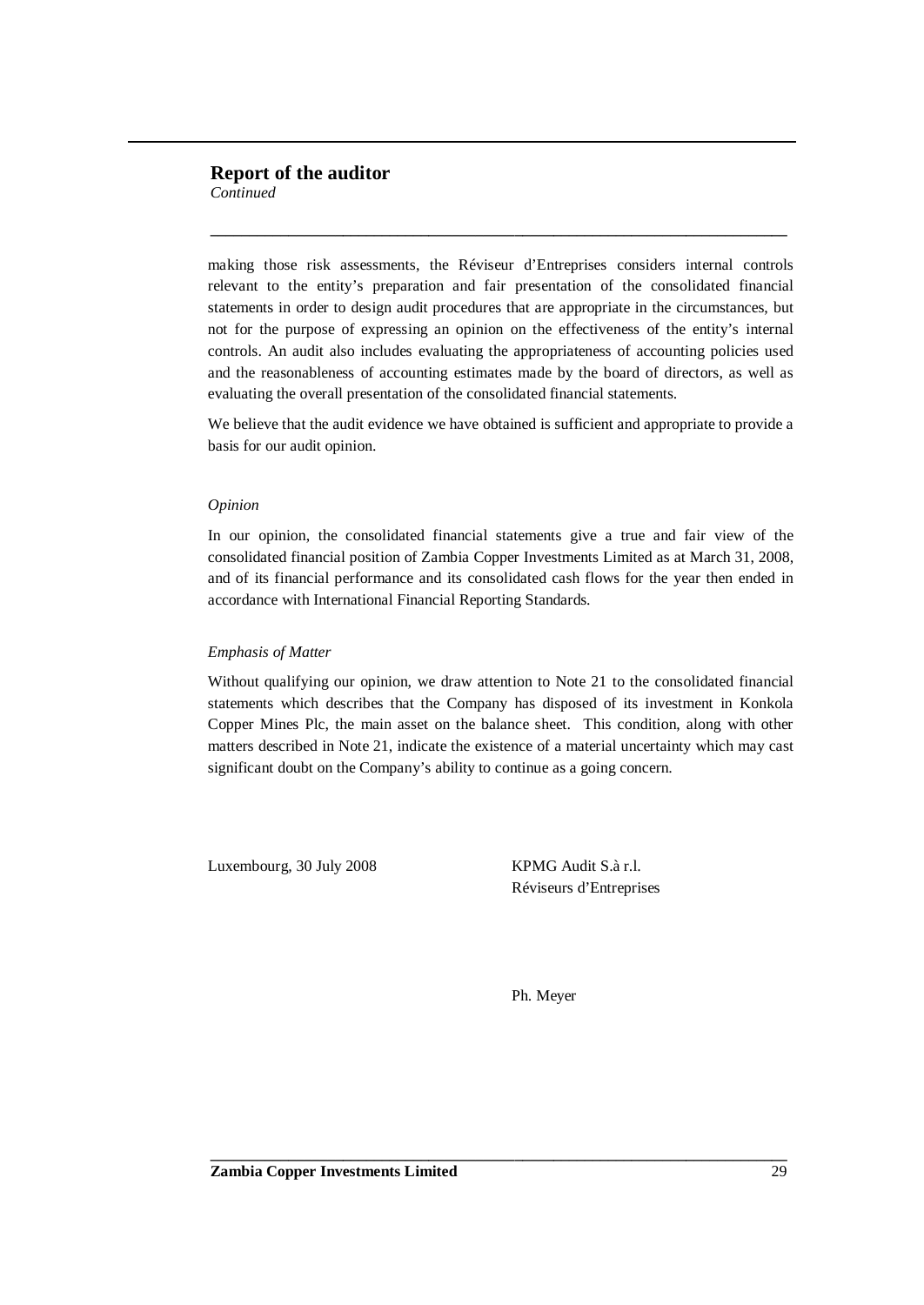# **Notice of Annual General Meeting**

Notice is hereby given that the thirty-eighth annual general meeting of the shareholders of Zambia Copper Investments Limited will be held at Hotel Novotel, 35 rue du Laboratoire, Luxembourg, on Wednesday 24 September 2008 at 11h00 to pass the following resolutions with or without modification:

**\_\_\_\_\_\_\_\_\_\_\_\_\_\_\_\_\_\_\_\_\_\_\_\_\_\_\_\_\_\_\_\_\_\_\_\_\_\_\_\_\_\_\_\_\_\_\_\_\_\_\_\_\_\_\_\_\_\_\_\_\_\_\_\_\_\_\_\_\_\_\_\_\_\_**

- 1. To consider the financial statements and the reports of the directors and auditors for the year ended 31 March 2008.
- 2. To propose the re-election of:
	- 2.1 T Kamwendo
	- 2.2 D Rodier
	- 2.3 S Georgala
	- 2.4 M Clerc

who retire in terms of the Bye-Laws of the Company, and being eligible, recommended and available has offered themselves for re-election.

A brief CV of each directors standing for re-election at the annual general meeting appears on pages 4/5 of the annual report

- 3. To ratify and approve all actions taken by the directors of ZCI to the date of this Annual General Meeting.
- 4. To approve the remuneration of the directors for the period ended 31 March 2008.
- 5. To reappoint the auditors and to fix their remuneration.
- 6. Special Resolution 1:

To resolve that, as a general approval contemplated in sections 85 to 89 of the Companies Act (Act 61 of 1973) as amended (the Act"), the acquisitions by the Company, and/or any subsidiary of the Company, from time to time of the issued ordinary shares of the Company, upon such terms and conditions and in such amounts as the directors of the Company may from time to time determine, be and is hereby authorised, but subject to the Articles of Association of the Company, the provisions of the Act and the JSE Listings Requirements from time to time, when applicable, and the following limitations, namely that: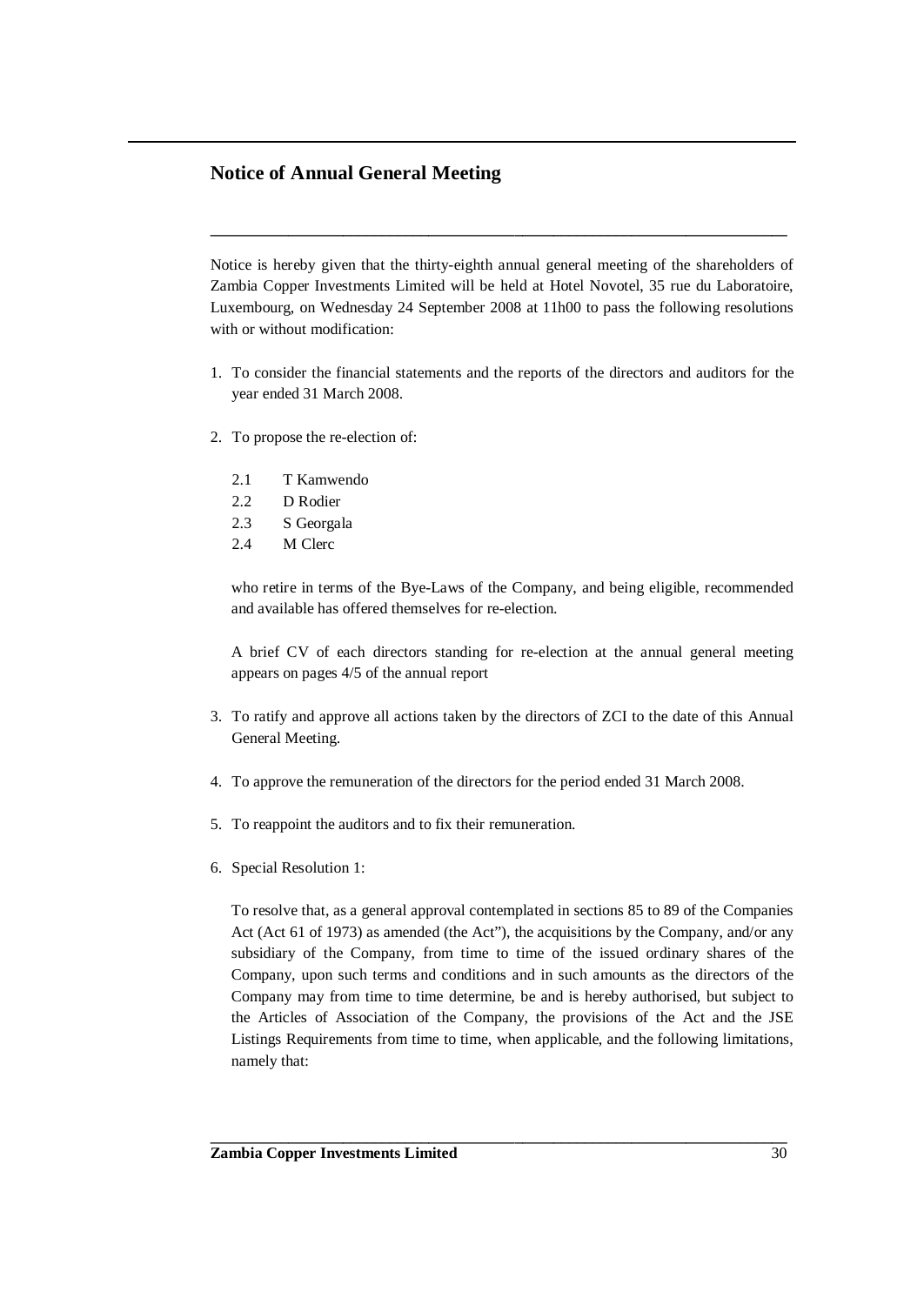• the repurchase of securities being effected through the order books operated by the JSE and/or the Paris Euronext trading system and done without any prior understanding or arrangement between the Company and the counter party (reported trades are prohibited);

**\_\_\_\_\_\_\_\_\_\_\_\_\_\_\_\_\_\_\_\_\_\_\_\_\_\_\_\_\_\_\_\_\_\_\_\_\_\_\_\_\_\_\_\_\_\_\_\_\_\_\_\_\_\_\_\_\_\_\_\_\_\_\_\_\_\_\_\_\_\_\_\_\_\_**

- this general authority shall only be valid until the Company's next annual general meeting, provided that it shall not extend beyond 15 (fifteen) months from the date of passing of this special resolution;
- in determining the price at which the Company's ordinary shares are acquired by the Company in terms of this general authority, the maximum premium at which such ordinary shares may be acquired will be 10% (ten per cent) of the weighted average of the market price at which such ordinary shares are traded on the JSE, as determined over the 5 (five) trading days immediately preceding the date of the repurchase of such ordinary shares by the Company. The JSE should be consulted for a ruling if the applicant's securities have not traded in such 5 day business day period;
- acquisitions of ordinary shares in the aggregate in any one financial year may not exceed 20% (twenty per cent) of the Company's issued ordinary share capital as at the beginning of the financial year;
- the Company may only undertake a repurchase of securities if, after such repurchase, it still complies with paragraphs 3.37 to 3.41 of the JSE Listings Requirements concerning shareholder spread;
- the Company or its subsidiaries may not repurchase securities during a prohibited period as defined in paragraph 3.67 of the JSE Listings Requirements unless they have in place a repurchase programme where the dates and quantities of securities to be traded during the relevant period are fixed (not subject to any variation) and full details of the programme have been disclosed in an announcement over SENS prior to the commencement of the prohibited period; and
- when the Company has cumulatively repurchased 3% of the initial number of the relevant class of securities, and for each 3% in aggregate of the initial number of that class acquired thereafter, an announcement will be made; and
- the Company may only appoint one agent to effect any repurchase(s) on its behalf.

The directors undertake that they will not effect a general repurchase of shares and as contemplated above unless the following can be met:

**\_\_\_\_\_\_\_\_\_\_\_\_\_\_\_\_\_\_\_\_\_\_\_\_\_\_\_\_\_\_\_\_\_\_\_\_\_\_\_\_\_\_\_\_\_\_\_\_\_\_\_\_\_\_\_\_\_\_\_\_\_\_\_\_\_\_\_\_\_\_\_\_\_\_**

• the Company and the Group are in a position to repay their debt in the ordinary course of business for a period of 12 months after the date of the general repurchase;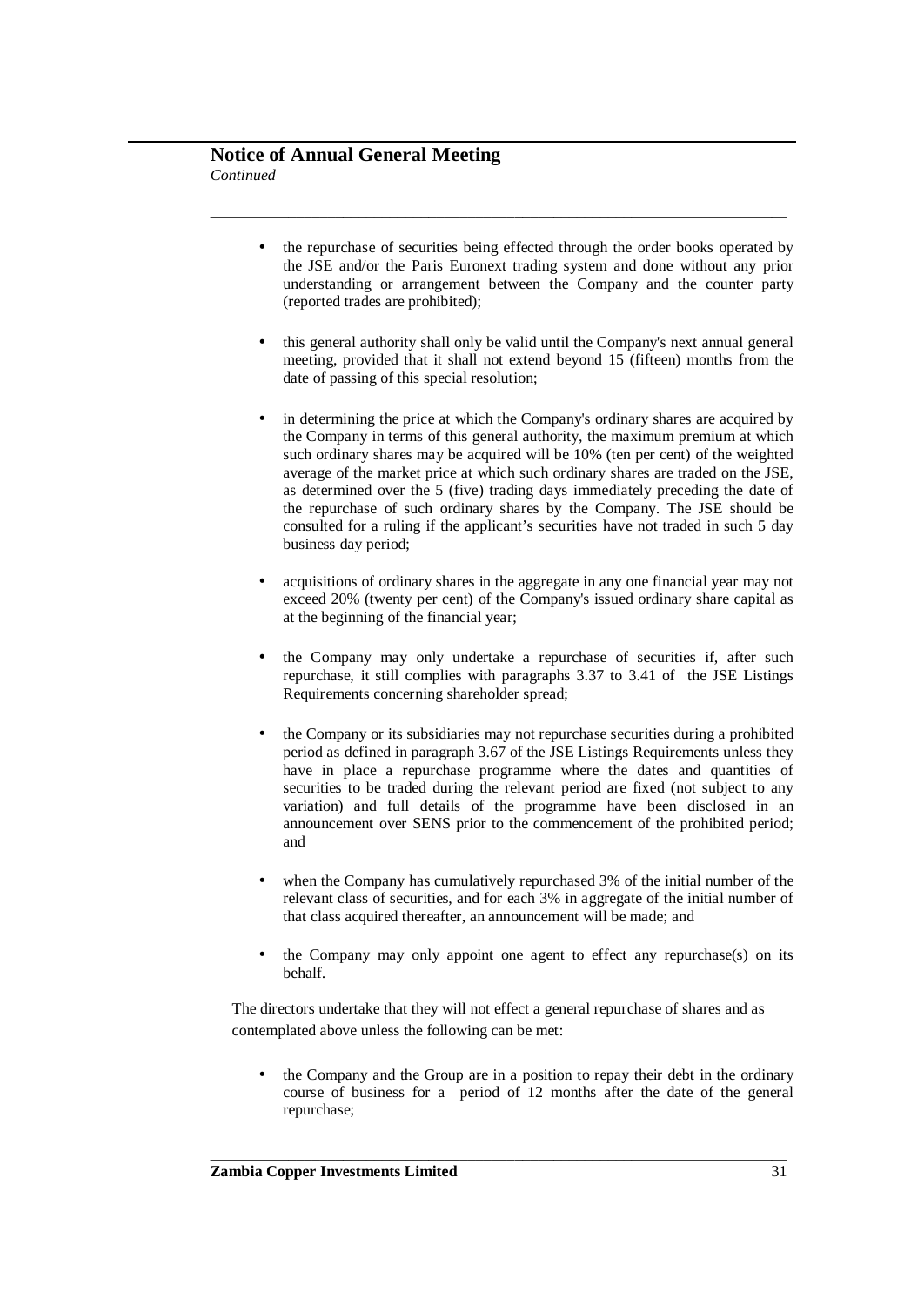• the assets of the Company and the Group, being fairly valued in accordance with International Financial Reporting Standards, are in excess of the liabilities of the Company and the Group for a period of 12 months after the date of the general repurchase;

**\_\_\_\_\_\_\_\_\_\_\_\_\_\_\_\_\_\_\_\_\_\_\_\_\_\_\_\_\_\_\_\_\_\_\_\_\_\_\_\_\_\_\_\_\_\_\_\_\_\_\_\_\_\_\_\_\_\_\_\_\_\_\_\_\_\_\_\_\_\_\_\_\_\_**

- the share capital and reserves of the Company and the Group are adequate for ordinary business purposes for the next twelve months following the date of the general repurchase;
- the available working capital of the Company and the Group will be adequate for ordinary business purposes for a period of 12 months after the date of the general repurchase;
- before entering the market to proceed with the general repurchase, the Company's Sponsor has confirmed the adequacy of the Company's and the Group's working capital in writing to the JSE;

### **Other disclosure in terms of the JSE Listings Requirements Section 11.26**

The JSE Listings Requirements require the following disclosure, some of which are elsewhere in the annual report of which this notice forms part as set out below:

- Directors and management page 3;
- Major shareholders of the Company page 6;
- Directors' interests in securities pages 5/6; and
- Share capital of the Company pages 22/23.

# **Litigation statement**

In terms of section 11.26 of the Listings Requirements of the JSE, the directors, whose names are given on page 3 of the annual report of which this notice forms part, are not aware of any legal or arbitration proceedings, including proceedings that are pending or threatened, that may have or have had in the recent past, being at least the previous 12 months, a material effect on the Group's financial position.

### **Directors' responsibility statement**

The directors, whose names are given on page 3 of the annual report, collectively and individually accept full responsibility for the accuracy of the information pertaining to this resolution and certify that to the best of their knowledge and belief there are no facts that have been omitted which would make any statement false or misleading, and that all reasonable enquiries to ascertain such facts have been made and that this resolution contains all information required by law and the JSE Listings Requirements.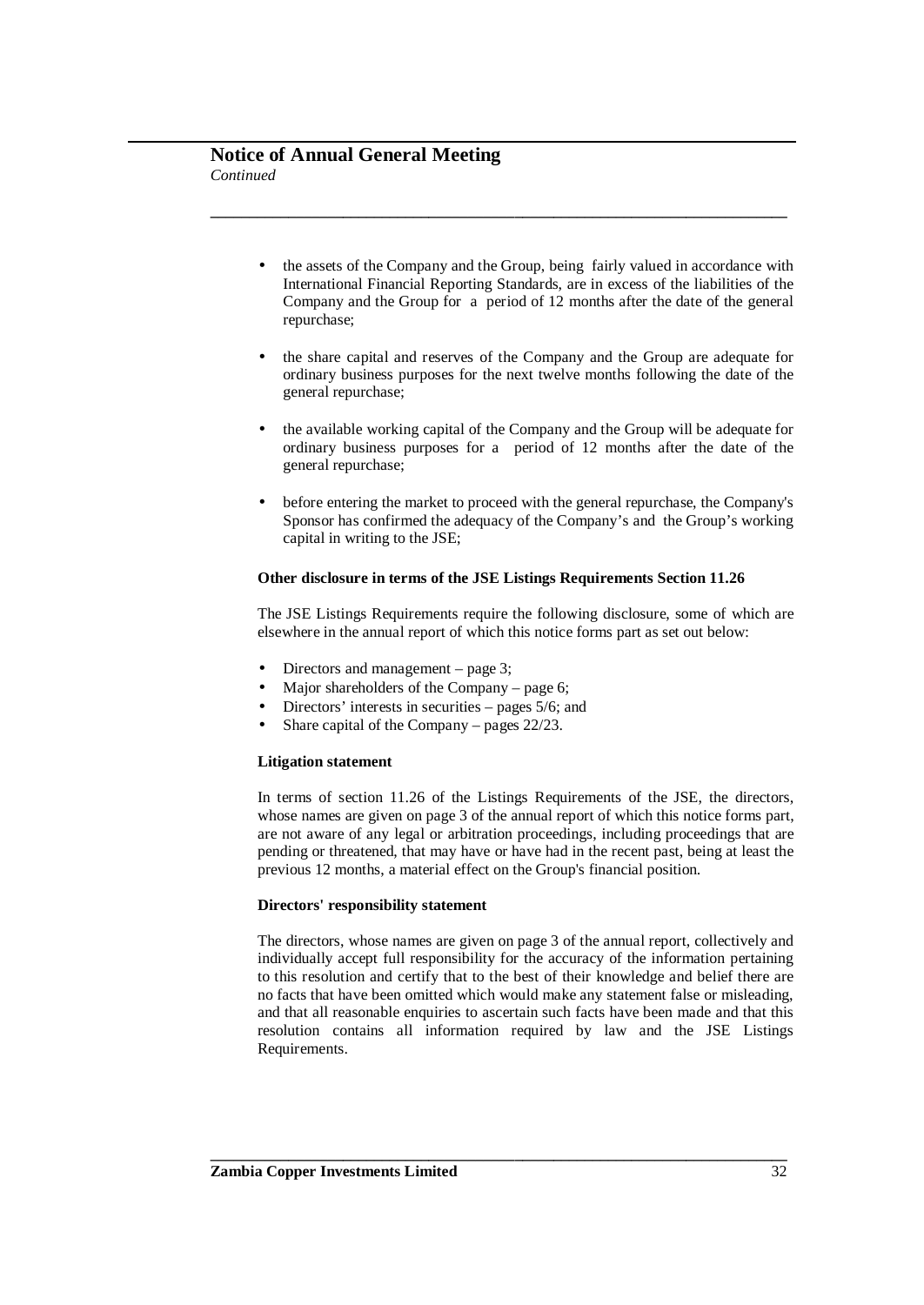### **Material change [11.26 (b) (iii)] or no material changes to report**

**\_\_\_\_\_\_\_\_\_\_\_\_\_\_\_\_\_\_\_\_\_\_\_\_\_\_\_\_\_\_\_\_\_\_\_\_\_\_\_\_\_\_\_\_\_\_\_\_\_\_\_\_\_\_\_\_\_\_\_\_\_\_\_\_\_\_\_\_\_\_\_\_\_\_**

Other than the facts and developments reported on in the annual report, there have been no material changes in the financial position of the Company and its subsidiaries since the date of signature of the audit report and the date of this notice.

### **Reason and effect**

The reason and effect for special resolution no.1 is to authorise the Company and/or its subsidiaries Company by way of a general authority to acquire its own issued shares on such terms, conditions and in such amounts as determined from time to time by the directors of the Company subject to the limitations set out above.

#### **Statement of board's intention [11.26 (c)]**

The directors of the Company have no specific intention to effect the provisions of special resolution number no. 1 but will however, continually review the Company's position, having regard to prevailing circumstances and market conditions, in considering whether to effect the provisions of special resolution number no.1.

### **Voting and Proxies**

Shareholders who have not dematerialised their shares or who have dematerialised their shares with "own name" registration are entitled to attend and vote at the meeting and are entitled to appoint a proxy or proxies to attend, speak and vote in their stead. The person so appointed need not be a member. Proxy forms should be forwarded to reach the company's transfer secretaries, Computershare Investor Services (Pty) Limited, 70 Marshall Street, Johannesburg, 2001 or posted to the transfer secretaries at P O Box 61051, Marshalltown, 2107, South Africa, so as to be received by not more than 48 hours before the time fixed for the holding of the meeting at 11h00 on Wednesday 24 September 2008. Proxy forms should only be completed by members who have not dematerialised their shares or who have dematerialised their shares with "own name" registration.

On a show of hands, every member of the company present in person or represented by proxy shall have on vote only. On a poll, every member of the company shall have one vote for every share held in the company by such member.

Members who have dematerialised their shares, other than those members who have dematerialised their shares with "own name" registration should contact their Central Securities Depository Participant (CSDP) or broker in the manner and time stipulated in their agreement:

- to furnish them with their voting instructions; and
- in the event that they wish to attend the meeting, to obtain the necessary authority to do so.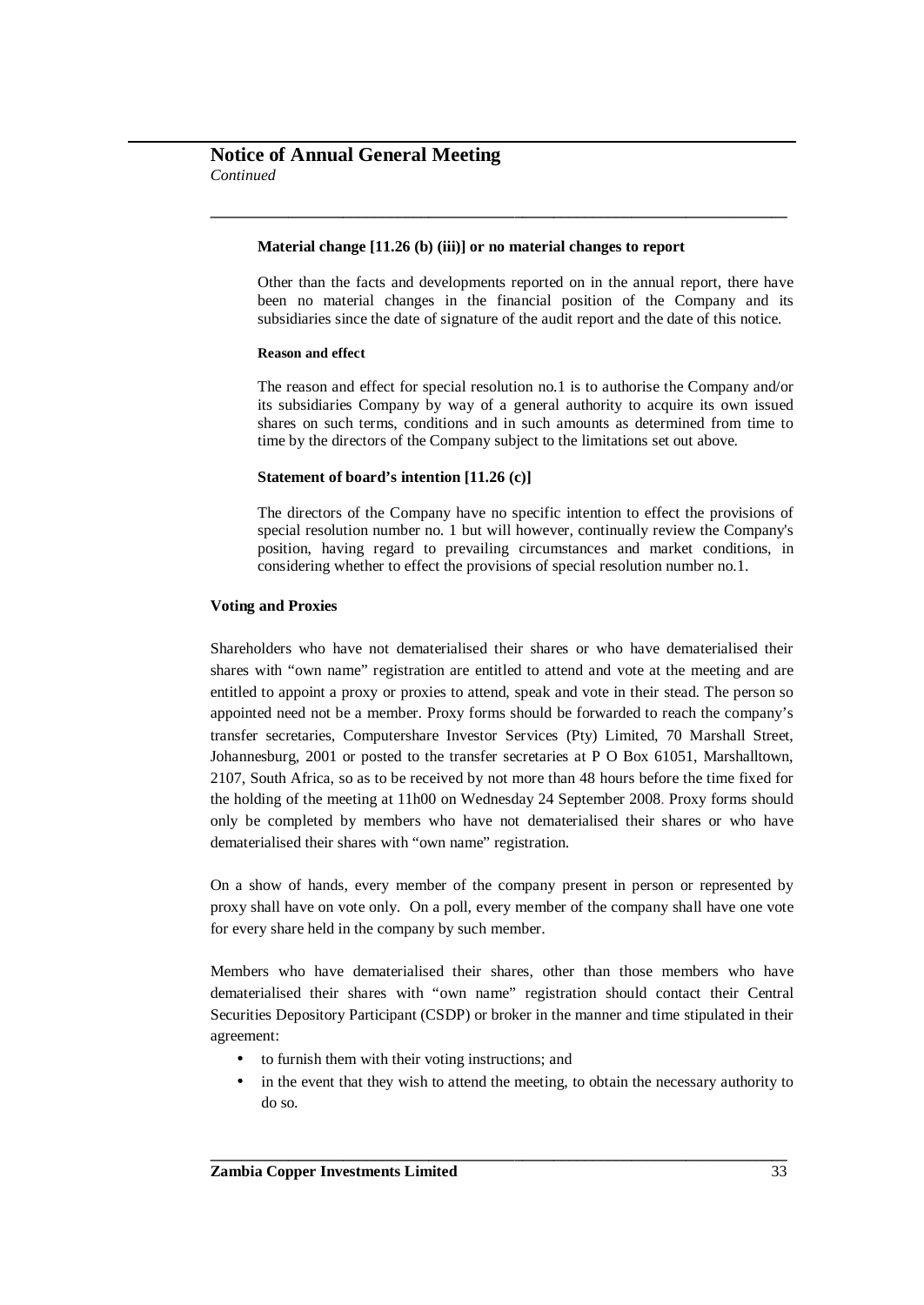# **Notice of Annual General Meeting** *Continued*

A form of proxy is enclosed with this annual report.

**\_\_\_\_\_\_\_\_\_\_\_\_\_\_\_\_\_\_\_\_\_\_\_\_\_\_\_\_\_\_\_\_\_\_\_\_\_\_\_\_\_\_\_\_\_\_\_\_\_\_\_\_\_\_\_\_\_\_\_\_\_\_\_\_\_\_\_\_\_\_\_\_\_\_**

By order of the board of directors

John Kleynhans

Secretary Dated: 30 July 2008